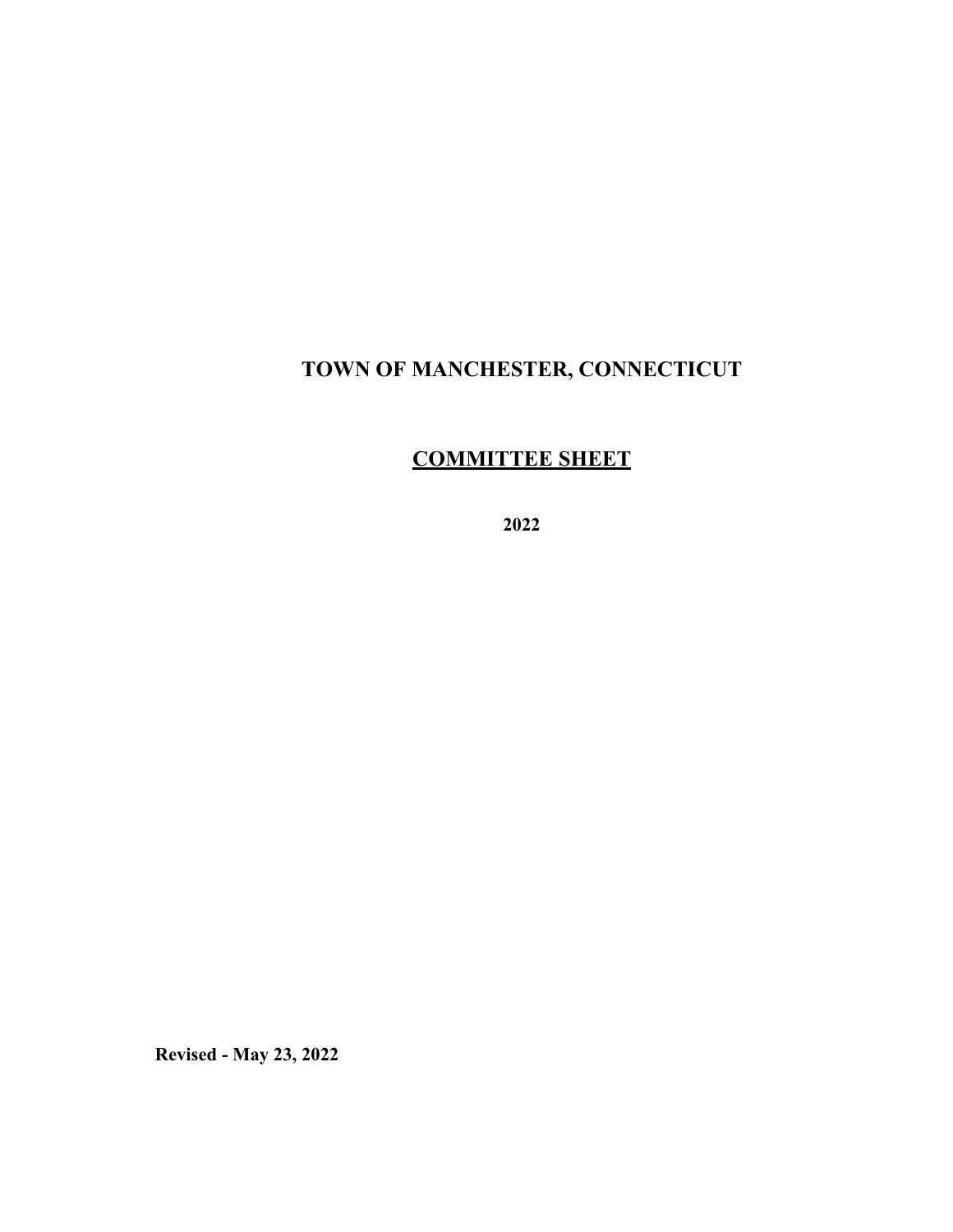#### **TABLE OF CONTENTS**

| Commission on Human Relations, Elderly Services and People with Disabilities 17-18 |  |
|------------------------------------------------------------------------------------|--|
|                                                                                    |  |
|                                                                                    |  |
|                                                                                    |  |
|                                                                                    |  |
|                                                                                    |  |
|                                                                                    |  |
|                                                                                    |  |
|                                                                                    |  |
|                                                                                    |  |
|                                                                                    |  |
|                                                                                    |  |
|                                                                                    |  |
|                                                                                    |  |
|                                                                                    |  |
|                                                                                    |  |
|                                                                                    |  |
|                                                                                    |  |
|                                                                                    |  |
|                                                                                    |  |
|                                                                                    |  |
|                                                                                    |  |
|                                                                                    |  |
|                                                                                    |  |
|                                                                                    |  |
|                                                                                    |  |
|                                                                                    |  |
|                                                                                    |  |
|                                                                                    |  |
|                                                                                    |  |
|                                                                                    |  |
|                                                                                    |  |
|                                                                                    |  |
|                                                                                    |  |
|                                                                                    |  |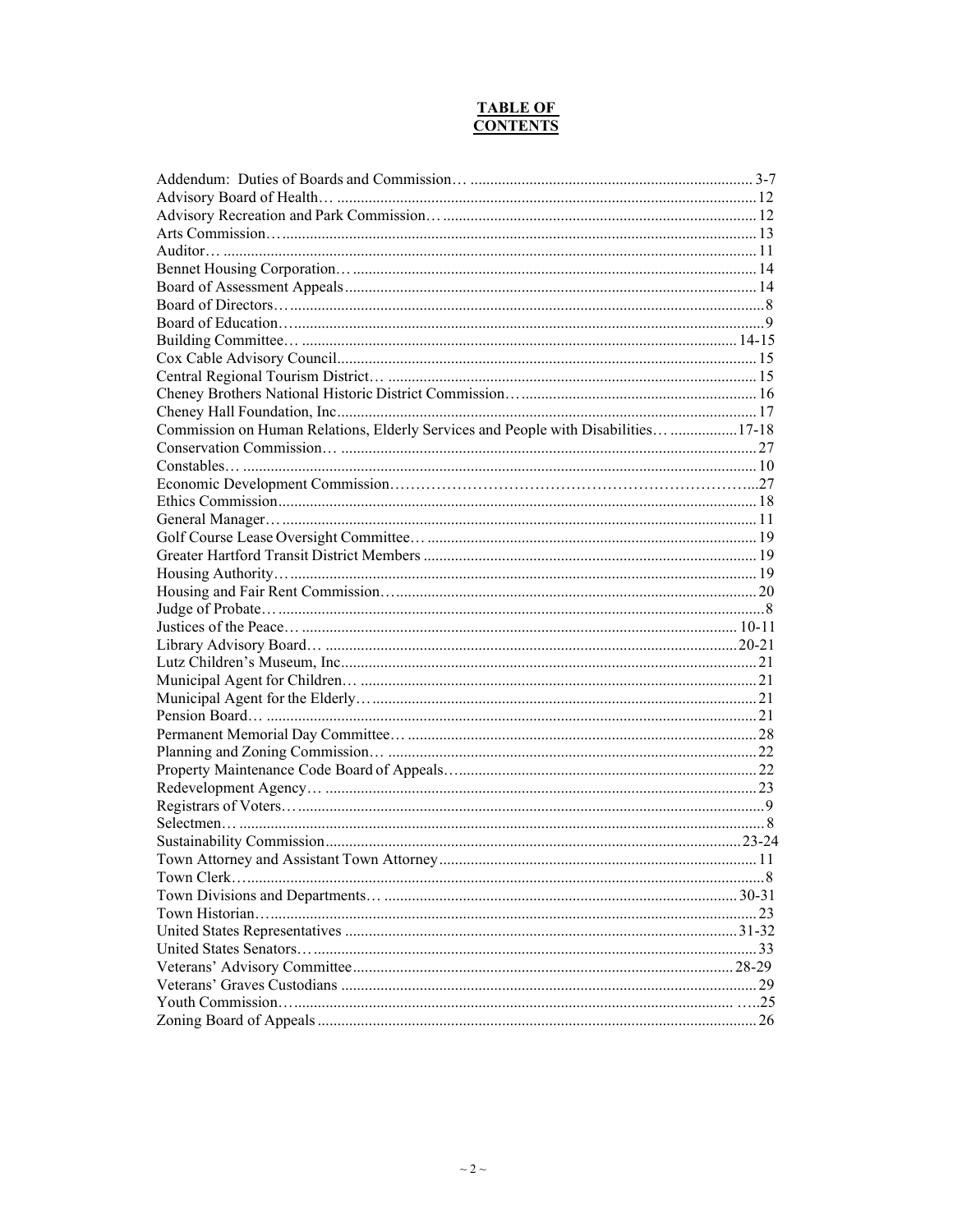### **ADDENDUM - DUTIES OF BOARDS AND COMMISSION**

**\* Indicates Appointments made by the General Manager** *Click on link for meeting minutes*

<span id="page-2-0"></span>

| <b>BOARD/COMMISSION</b>                                                                                                            | <b>NUMBER OF</b><br><b>MEMBERS</b> | <b>MEETING SCHEDULE</b>                                  | <b>POWER AND DUTIES</b>                                                                                                                                                                                                                         |
|------------------------------------------------------------------------------------------------------------------------------------|------------------------------------|----------------------------------------------------------|-------------------------------------------------------------------------------------------------------------------------------------------------------------------------------------------------------------------------------------------------|
| Advisory Board of Health<br>http://health1.townofmanchester.org/i<br>ndex.cfm/advisory-board-of-health/                            | 5                                  | Last Tuesday of the month                                | To encourage and promote<br>the good health of<br>residents of Manchester<br>and to advise and support<br>the Manchester Health<br>Department.                                                                                                  |
| Advisory Recreation and Parks<br>Commission<br>http://recreation1.townofmanchester.<br>org/index.cfm/advisory-commission/          | $\overline{7}$                     | Third Thursday of the<br>month                           | Studies the recreation,<br>park facilities and<br>programs of the town.<br>Makes recommendations<br>to the General manager as<br>to the use and<br>development of parks and<br>recreation programs.                                             |
| <b>Arts Commission</b><br>http://artscommission.townofmanche<br>ster.org/                                                          | 13                                 | Second Thursday of the<br>month excluding<br>July/August | Encourage and generate<br>community-wide<br>participation in the<br>development and<br>appreciation of artistic and<br>cultural activities within<br>the Town of Manchester.                                                                    |
| <b>Bennet Housing Corporation</b><br>http://bod.townofmanchester.org/inde<br>x.cfm/bennet-housing-corporation/                     | 5                                  | At the call of the<br>Chairperson                        | This board consists of 5<br>members who serve 5-year<br>terms, working in<br>conjunction with<br>Suburban Greater Hartford<br>Realty Management<br>Corporation, the property<br>management company for<br>the Bennet Senior Housing<br>Complex. |
| Board of Assessment Appeals<br>http://assessmentandcollection1.town<br>ofmanchester.org/index.cfm/board-<br>of-assessment-appeals/ | 3                                  | At the call of the<br>Chairperson                        | Considers appeals from<br>owners concerning the<br>value placed on their<br>property by the Town<br>assessor.                                                                                                                                   |
| <b>Building Committee</b><br>http://facilities1.townofmanchester.or<br>g/index.cfm/building-committee-<br>minutes/                 | 9                                  | First Monday of the<br>month                             | To approve plans for any<br>new school building as<br>required by state statutes<br>and for other buildings as<br>designated by the Board of<br>Directors.                                                                                      |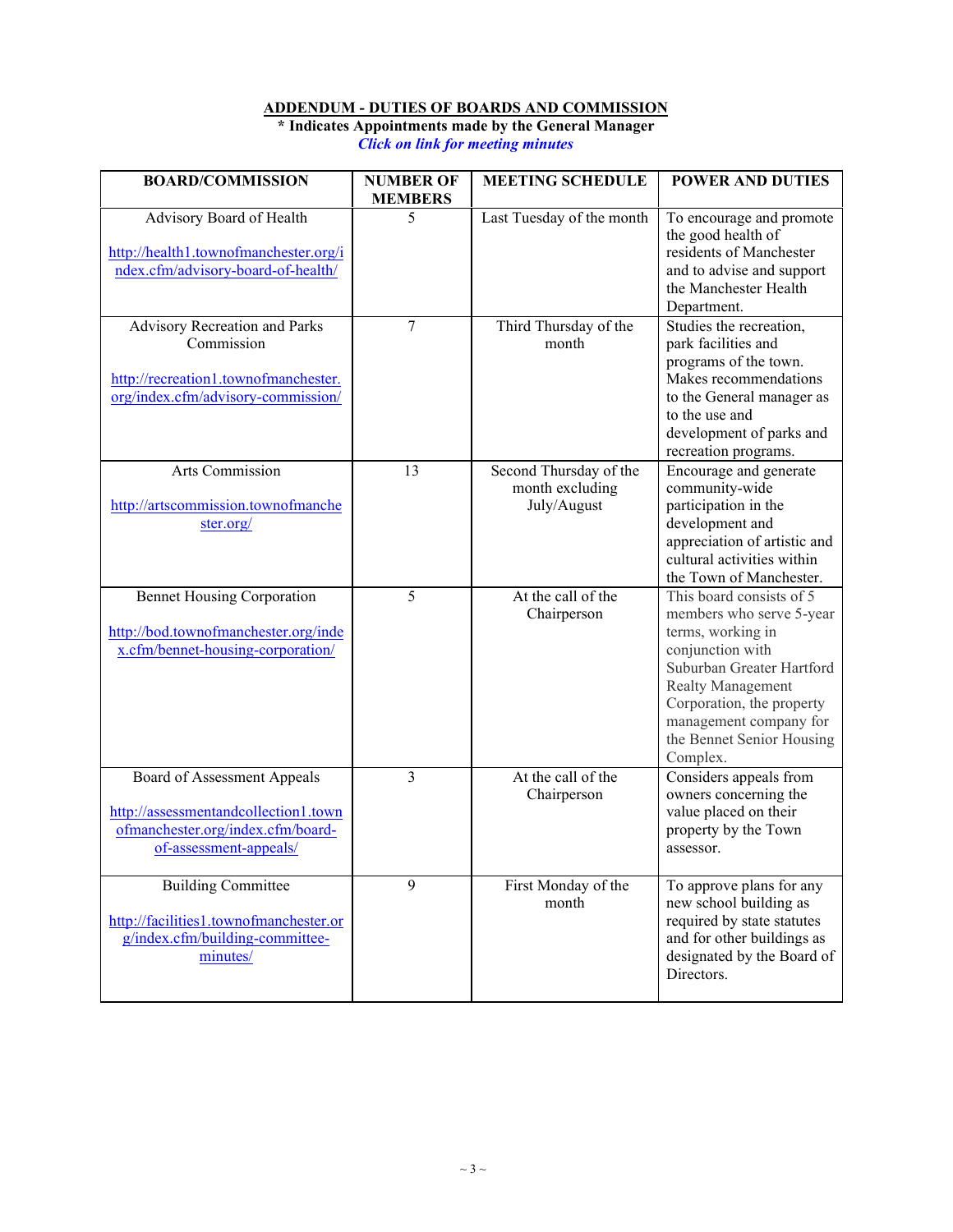| <b>BOARD/COMMISSION</b>                                                                                                                                                                                                                                                                                                                | <b>NUMBER</b><br>OF | <b>MEETING SCHEDULE</b>           | <b>POWER AND DUTIES</b>                                                                                                                                                                                                                                                                                                                                                                          |
|----------------------------------------------------------------------------------------------------------------------------------------------------------------------------------------------------------------------------------------------------------------------------------------------------------------------------------------|---------------------|-----------------------------------|--------------------------------------------------------------------------------------------------------------------------------------------------------------------------------------------------------------------------------------------------------------------------------------------------------------------------------------------------------------------------------------------------|
|                                                                                                                                                                                                                                                                                                                                        | <b>MEMBERS</b>      |                                   |                                                                                                                                                                                                                                                                                                                                                                                                  |
| Cox Cable Advisory Council                                                                                                                                                                                                                                                                                                             | 6                   |                                   | Advisory Council to Cox<br>Communications dealing                                                                                                                                                                                                                                                                                                                                                |
| http://www.ccacouncil.org/                                                                                                                                                                                                                                                                                                             |                     |                                   | with local access and<br>viewer issues unresolved<br>by Cox Communications.                                                                                                                                                                                                                                                                                                                      |
| Cheney Hall Foundation Inc.<br>http://bod.townofmanchester.org/index.<br>cfm/other-boards-and-commissions-<br>minutes/cheney-hall-foundation/                                                                                                                                                                                          | 11                  | Second Wednesday of the<br>month  | Oversees the care,<br>management and control<br>of Cheney Hall. Promotes<br>education about the hall,<br>its historical connection to<br>the Cheney Family and its<br>preservation.                                                                                                                                                                                                              |
| Cheney Brothers National Historic<br><b>District Commission</b><br>http://planning1.townofmanchester.org/<br>index.cfm/boards-and-<br>commissions/cheney-brothers-national-<br>historic-district-commission/                                                                                                                           | 13                  | Third Thursday of the<br>month    | Promotes historic values<br>in Cheney Historic District<br>through preservation and<br>education activities.<br>Advised PZC on<br>development regulations<br>and projects.                                                                                                                                                                                                                       |
| Commission on Human Relations,<br>Elderly Services and People with<br><b>Disabilities</b><br>http://safs1.townofmanchester.org/inde<br>x.cfm/commission/<br>* Combined Human Relations Commission and<br><b>Commission for Elderly Services and Disabled</b><br><b>Persons by the Board of Directors at the</b><br>11/18/2014 meeting. | 11                  | At least once annually.           | Recognizes the<br>overlapping issues and<br>needs of those Manchester<br>residents previously<br>addressed separately by<br>the Commission on Aging<br>and the Commission for<br>Disabled Persons and<br>create a single body with<br>more efficiencies and<br>effectiveness. Promotes<br>understanding and respect<br>among various racial,<br>religious, and ethnic<br>groups and individuals. |
| <b>Ethics Commission</b><br>http://bod.townofmanchester.org/index.<br>cfm/other-boards-and-commissions-<br>minutes/ethics-commission/                                                                                                                                                                                                  | 7                   | At the call of the<br>Chairperson | A fact-finding body which<br>renders advisory opinions<br>concerning the violations<br>of the Code of Ethics.                                                                                                                                                                                                                                                                                    |
| Fair Rent Commission                                                                                                                                                                                                                                                                                                                   | 7                   | At the call of the<br>Chairperson | Actions on complaints of<br>excessive rental charges.<br>* No longer active commission.<br><b>Combined with Housing</b><br><b>Commission on 01/07/14 to form</b><br><b>Housing and Fair Rent</b><br><b>Commission.</b>                                                                                                                                                                           |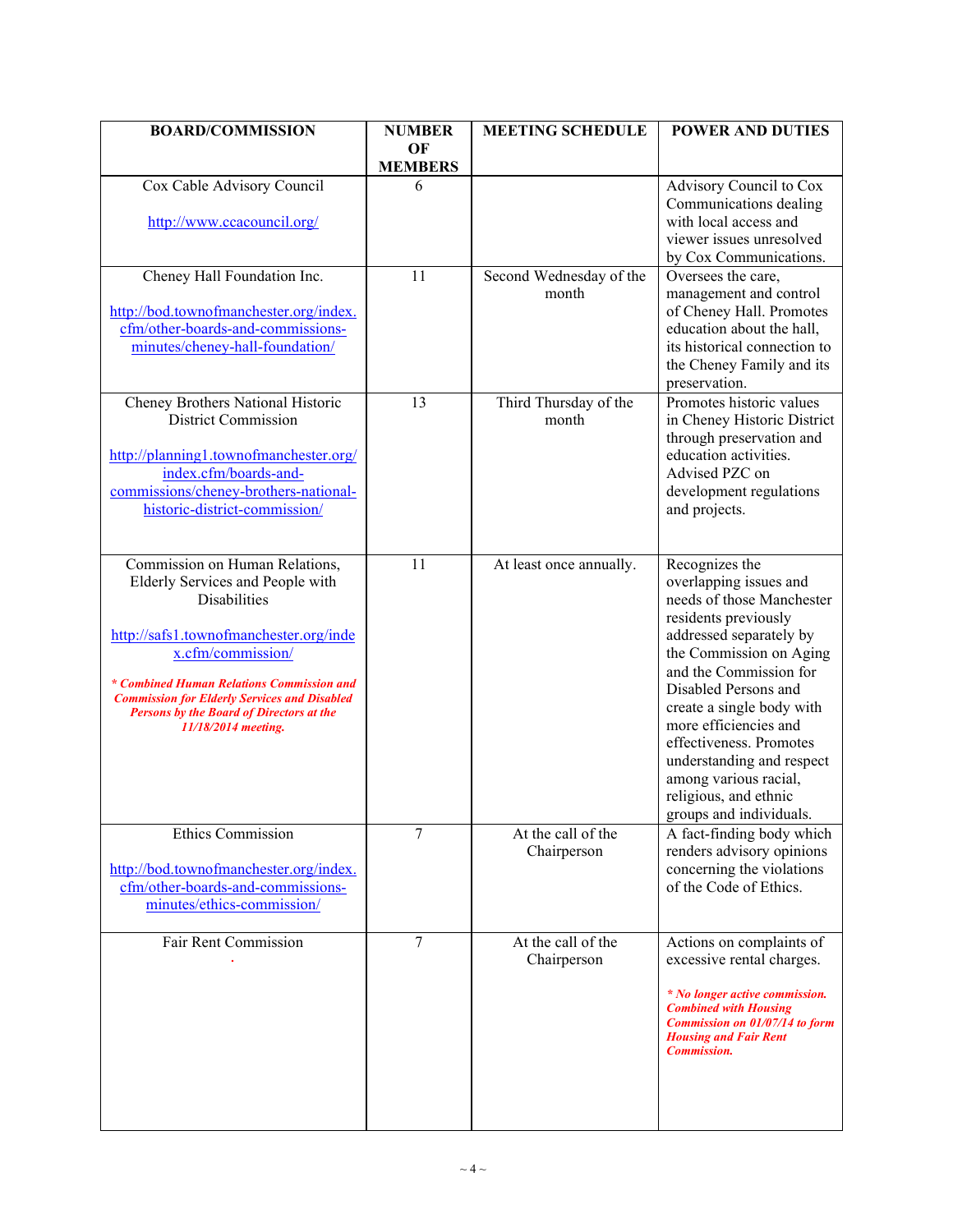| <b>BOARD/COMMISSION</b>                                                                                                                                  | <b>NUMBER</b>        | <b>MEETING SCHEDULE</b>                  | <b>POWER AND DUTIES</b>                                                                                                                                                                                                                          |
|----------------------------------------------------------------------------------------------------------------------------------------------------------|----------------------|------------------------------------------|--------------------------------------------------------------------------------------------------------------------------------------------------------------------------------------------------------------------------------------------------|
|                                                                                                                                                          | OF<br><b>MEMBERS</b> |                                          |                                                                                                                                                                                                                                                  |
| Golf Course Lease Oversight<br>Committee<br>http://bod.townofmanchester.org/index.                                                                       | 5                    | As necessary by the<br>members           | Meet with the Leasee no<br>less than quarterly to<br>monitor and report to the<br>General Manager                                                                                                                                                |
| cfm/other-boards-and-commissions-<br>minutes/golf-course-lease-oversight-<br>committee/                                                                  |                      |                                          | regarding any lease issues<br>that require attention<br>beyond attending staff and<br>shall provide a report to                                                                                                                                  |
|                                                                                                                                                          |                      |                                          | the Board of Directors on<br>an annual basis.                                                                                                                                                                                                    |
| <b>Greater Hartford Transit District</b><br>Members                                                                                                      | $\overline{2}$       | At the call of the Executive<br>Director | Determine Policy and<br>Budget for the District                                                                                                                                                                                                  |
| http://www.hartfordtransit.org/                                                                                                                          |                      |                                          |                                                                                                                                                                                                                                                  |
| Central Regional Tourism District<br>http://www.centerofct.com/                                                                                          | $\mathbf{1}$         |                                          | Promotes tourism<br>throughout the Greater<br>Hartford Region.                                                                                                                                                                                   |
| Housing Authority<br>http://manchesterha.org/                                                                                                            | 5                    | Second Wednesday of the<br>Month         | Provides safe, decent,<br>sanitary and affordable<br>housing for low and<br>moderate-income families.                                                                                                                                            |
| Housing and Fair Rent Commission<br>http://planning1.townofmanchester.org/<br>index.cfm/boards-and-<br>commissions/housing-and-fair-rent-<br>commission/ | 9                    | Twice per year (May and<br>November)     | To promote and encourage<br>the development and<br>continued availability of<br>affordable housing for the<br>people of Manchester.<br>* Formerly known as Housing<br><b>Commission.</b> Combined with<br><b>Fair Rent Commission to 1/7/14.</b> |
| Library Advisory Board<br>http://library1.townofmanchester.org/in<br>dex.cfm/library-board-minutes/                                                      | 9                    | Second Monday of the<br>month            | Studies the public libraries<br>and library services of the<br>town. Makes<br>recommendations to the<br>General Manager as to the<br>use and development of<br>the libraries and services.                                                       |
| Lutz Children's Museum<br>http://lutzmuseum.org/                                                                                                         | $\mathbf{1}$         |                                          | Serves as Town Liaison to<br>the Lutz Children's<br>Museum.                                                                                                                                                                                      |
| Municipal Agent for Children                                                                                                                             | 1                    |                                          | Acts as public agent for<br>the children of<br>Manchester. Looks into<br>complaints of neglect and<br>abuse and refers to the<br>proper agency.                                                                                                  |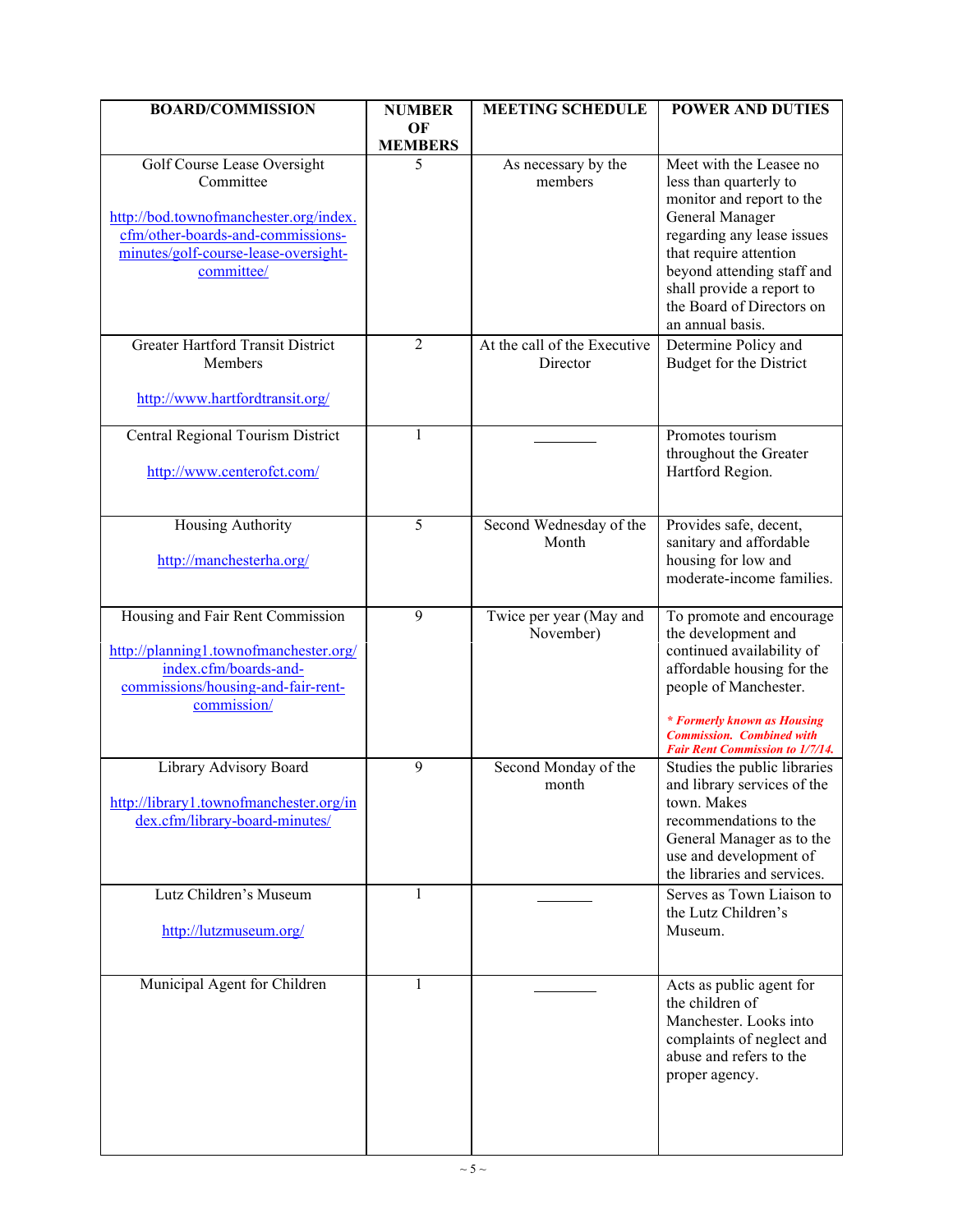| <b>BOARD/COMMISSION</b>                                                     | <b>NUMBER</b>        | <b>MEETING SCHEDULE</b>                | <b>POWER AND DUTIES</b>                              |
|-----------------------------------------------------------------------------|----------------------|----------------------------------------|------------------------------------------------------|
|                                                                             | OF<br><b>MEMBERS</b> |                                        |                                                      |
| Municipal Agent for Elderly                                                 |                      |                                        | Acts as public agent for                             |
|                                                                             |                      |                                        | older adults. Looks into                             |
| http://www.211ct.org/search/17305069                                        |                      |                                        | complaints of                                        |
|                                                                             |                      |                                        | discrimination, abuse or                             |
|                                                                             |                      |                                        | neglect and refers them to<br>the proper agency.     |
| Pension Board                                                               | $\overline{7}$       | Fourth Thursday of the                 | Manages the defined                                  |
|                                                                             |                      | month                                  | benefit and defined                                  |
|                                                                             |                      |                                        | contribution pension                                 |
| http://finance1.townofmanchester.org/i                                      |                      |                                        | programs provided for on                             |
| ndex.cfm/defined-benefit-plan/                                              |                      |                                        | the Pension Ordinance,                               |
|                                                                             |                      |                                        | including investment of                              |
|                                                                             |                      |                                        | funds, fiduciary and<br>actuarial oversight of both  |
|                                                                             |                      |                                        | programs and approval of                             |
|                                                                             |                      |                                        | benefits to individual                               |
|                                                                             |                      |                                        | participants consistent                              |
|                                                                             |                      |                                        | with the Pension                                     |
|                                                                             |                      |                                        | Ordinance.                                           |
| Planning and Zoning Commission                                              | $\overline{5}$       | First and Third Monday of<br>the month | Guides and manages                                   |
| http://planning1.townofmanchester.org/                                      |                      |                                        | development through its<br>Plan of Conservation and  |
| index.cfm/boards-and-                                                       |                      |                                        | Development, subdivision                             |
| commissions/planning-zoning-                                                |                      |                                        | and Zoning Regulations.                              |
| commission-inland-wetlands-agency-                                          |                      |                                        | Also acts as town                                    |
| aquifer-protection-agency/                                                  |                      |                                        | Inland/Wetlands Agency.                              |
|                                                                             |                      |                                        |                                                      |
| Property Maintenance Municipal Code                                         | $\tau$               | At the call of the                     | A fact-finding body which                            |
| Board of Appeals                                                            |                      | Chairperson                            | renders advisory opinions                            |
|                                                                             |                      |                                        | concerning Property<br>Maintenance Code              |
| http://bod.townofmanchester.org/index.<br>cfm/other-boards-and-commissions- |                      |                                        | Violations.                                          |
| minutes/property-maintenance-code-                                          |                      |                                        |                                                      |
| municipal-board-of-appeals/                                                 |                      |                                        |                                                      |
|                                                                             |                      |                                        |                                                      |
| Redevelopment Agency                                                        | 13                   | At the call of the                     | Develops and carries out                             |
|                                                                             |                      | Chairperson                            | plans for the                                        |
| http://planning1.townofmanchester.org/                                      |                      |                                        | redevelopment of blighted                            |
| index.cfm/boards-and-                                                       |                      |                                        | areas, contaminated                                  |
| commissions/redevelopment-agency/                                           |                      |                                        | properties and underused                             |
|                                                                             | 5                    | Forth Wednesday of the                 | areas or properties.                                 |
| Zoning Board of Appeals                                                     |                      | month                                  | Hears appeals from the<br>strict requirements of the |
| http://planning1.townofmanchester.org/                                      |                      |                                        | Zoning Ordinance.                                    |
| index.cfm/boards-and-                                                       |                      |                                        |                                                      |
| commissions/zoning-board-of-appeals/                                        |                      |                                        |                                                      |
|                                                                             |                      |                                        |                                                      |
|                                                                             |                      |                                        |                                                      |
|                                                                             |                      |                                        |                                                      |
|                                                                             |                      |                                        |                                                      |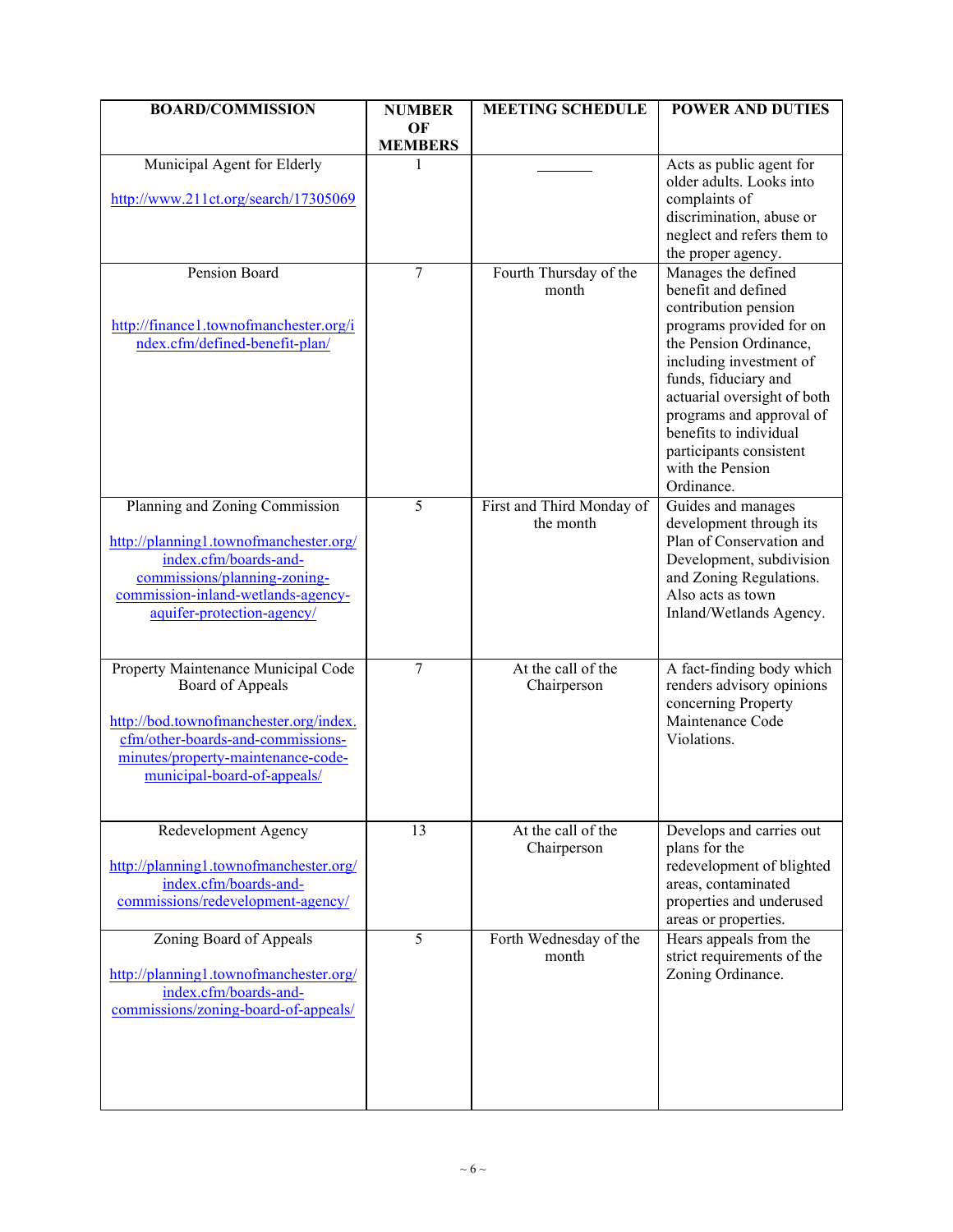| <b>BOARD/COMMISSION</b>                                                                                                                                           | <b>NUMBER</b>        | <b>MEETING SCHEDULE</b>                 | <b>POWER AND DUTIES</b>                                                                                                                                                                                                                                                                                                                                                                                                                                      |
|-------------------------------------------------------------------------------------------------------------------------------------------------------------------|----------------------|-----------------------------------------|--------------------------------------------------------------------------------------------------------------------------------------------------------------------------------------------------------------------------------------------------------------------------------------------------------------------------------------------------------------------------------------------------------------------------------------------------------------|
|                                                                                                                                                                   | OF<br><b>MEMBERS</b> |                                         |                                                                                                                                                                                                                                                                                                                                                                                                                                                              |
| *Conservation Commission<br>http://planning1.townofmanchester.org/<br>index.cfm/boards-and-<br>commissions/conservation-commission/                               | 11                   | Third Tuesday of the<br>month           | Inventories and advises on<br>the use, management and<br>protection of open space<br>lands. Manages some<br>town open space land and<br>advises the PZC on land<br>use plans and regulations.                                                                                                                                                                                                                                                                |
| *Economic Development Commission<br>http://planning1.townofmanchester.org/<br>index.cfm/boards-and-<br>commissions/economic-development-<br>commission/           | 9                    | Second Thursday of the<br>month         | Promotes and encourages<br>the business and industrial<br>resources of the town.                                                                                                                                                                                                                                                                                                                                                                             |
| *Permanent Memorial Day Committee<br>http://bod.townofmanchester.org/index.<br>cfm/other-boards-and-commissions-<br>minutes/permanent-memorial-day-<br>committee/ | 6                    | Yearly                                  | Plans the annual Memorial<br>Day Celebration.                                                                                                                                                                                                                                                                                                                                                                                                                |
| <b>Youth Commission</b>                                                                                                                                           | $\overline{24}$      | First and Third Tuesday of<br>the month | To advise the Board of<br>Directors, to increase<br>communication between<br>adults and youth, to ensure<br>that the youth in the<br>community are an integral<br>part of government<br>decision making in<br>Manchester and to foster<br>and encourage civic and<br>neighborhood pride and a<br>sense of identity through<br>knowledge, understanding,<br>and increased involvement<br>of Manchester's youth in<br>present and future<br>municipal affairs. |
| *Veterans Graves Custodians                                                                                                                                       | 3                    |                                         | Oversees the upkeep of<br>the graves. Decorates the<br>graves for holidays.                                                                                                                                                                                                                                                                                                                                                                                  |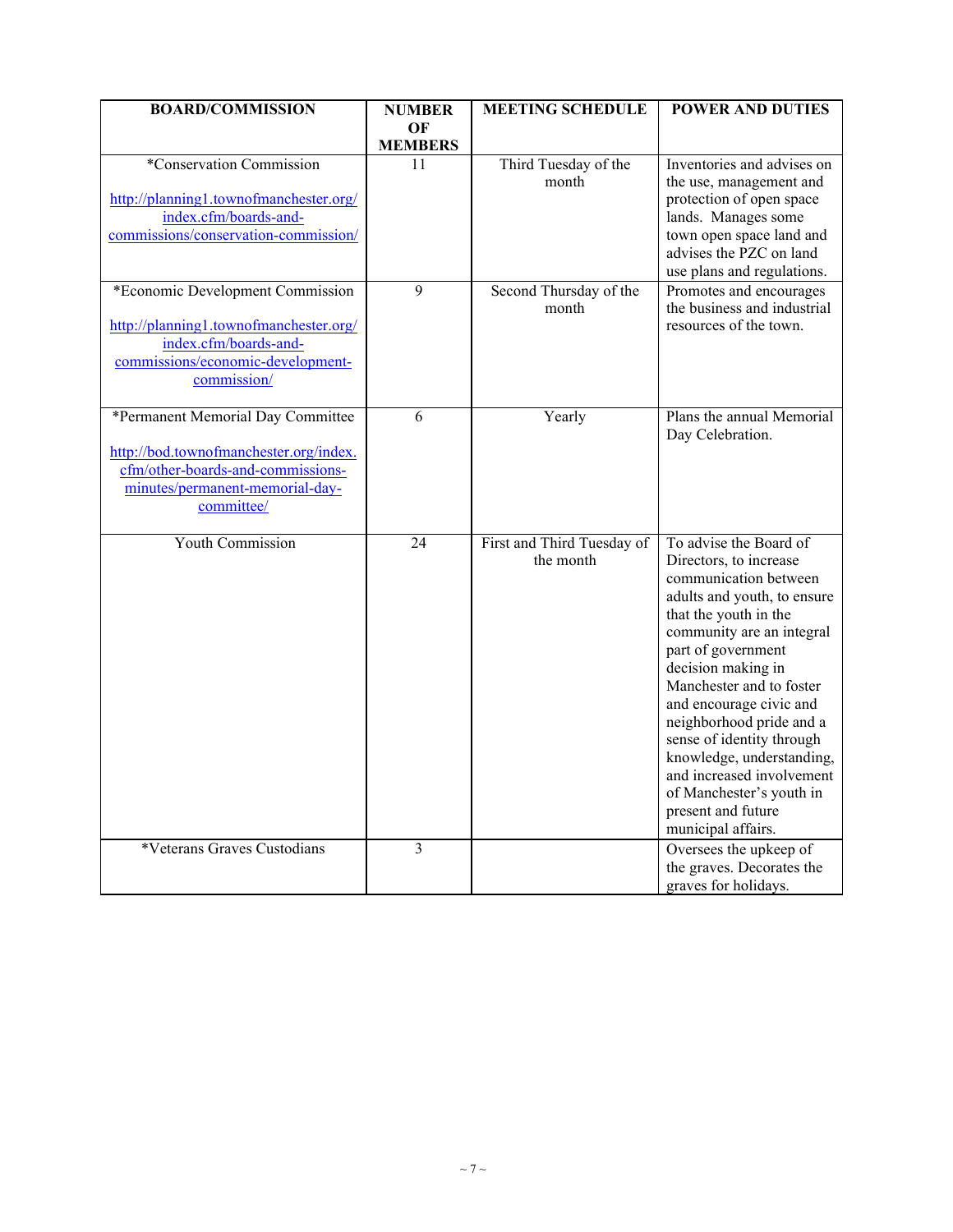#### **OFFICERS ELECTED**

|    | <b>BOARD OF DIRECTORS</b>                                       | <b>TERM EXPIRES</b><br>$(2$ -year term) |
|----|-----------------------------------------------------------------|-----------------------------------------|
| D  | Jay Moran, Mayor<br>149 Strawberry Lane                         | November 2023                           |
| D  | Sarah Jones, Deputy Mayor<br>661 East Middle Turnpike, Apt. B 1 | November 2023                           |
| D  | Timothy Bergin, Secretary<br>29 Doane Street                    | November 2023                           |
| R. | Peter Conyers<br>181 Ferguson Road                              | November 2023                           |
| R. | Jacqueline Crespan, Minority Leader<br>41 Center Street         | November 2023                           |
| D  | Pamela Floyd-Cranford<br>41 Center Street                       | November 2023                           |
| R  | Zachary Reichelt<br>97 Prospect Street                          | November 2023                           |
| D  | Jessee Muñiz Poland<br>41 Center Street                         | November 2023                           |
| D  | Dennis Schain<br>245 Redwood Road                               | November 2023                           |
|    | <b>TOWN CLERK</b><br>D Darryl Thames, Jr.                       | <b>TERM EXPIRES</b><br>(4-year term)    |
|    | 27 Philip Road                                                  | January 2026                            |
|    | <u>JUDGE OF PROBATE</u><br>(Manchester Probate District)        | <b>TERM EXPIRES</b><br>(4-year term)    |
|    | The Honorable Michael Darby<br>D<br>66 Center Street            | November 2022                           |
|    | <b>SELECTMEN</b>                                                | <b>TERM EXPIRES</b>                     |
|    | Steven Cassano<br>D<br>1109 Middle Turnpike East                | $(2-year term)$<br>November 2023        |
| R  | Mark Tweedie<br>107 Steep Hollow Lane                           | November 2023                           |

69 Richmond Drive November 2023

D Kevin Zingler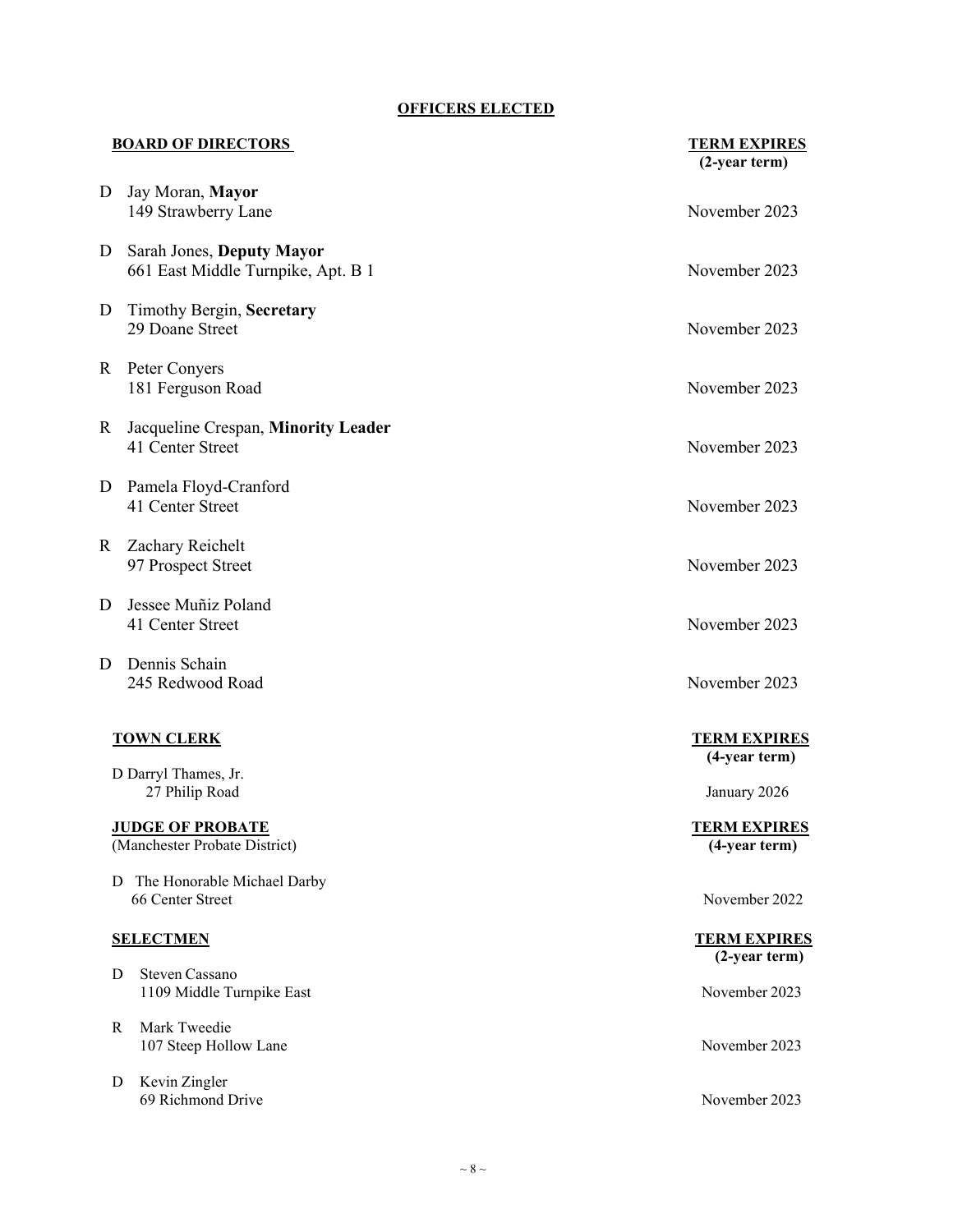### **OFFICERS ELECTED**

|    | <b>REGISTRARS OF VOTERS</b>                 | <b>TERM EXPIRES</b><br>(4-year term) |
|----|---------------------------------------------|--------------------------------------|
| R  | Timothy H. Becker<br>72 Scarborough Road    | January 2024                         |
| D  | James R. Stevenson<br>35 Chatham Drive      | January 2024                         |
|    | <b>BOARD OF EDUCATION</b>                   | <b>TERM EXPIRES</b><br>(4-year term) |
| D  | David Eisenthal<br>40 McDivitt Drive        | November 2024                        |
| R. | Richard Kohls<br>204 Maple Street           | November 2024                        |
| R  | Peter Meggers<br>79 Tonica Spring Trail     | November 2023                        |
| D  | Elizabeth Mix<br>390 Gardner Street         | November 2023                        |
| R. | Michael Orsene<br>39 Munro Street           | November 2022                        |
| D  | Chris Pattacini, Chair<br>40 Forest Road    | November 2025                        |
| D  | <b>Tracy Patterson</b><br>30 Livingston Way | November 2025                        |
| D  | Melanie Stefanovicz<br>149 Loomis Street    | November 2024                        |
| D  | Kwasi Ntem-Mensah<br>37 Wellesley Road      | November 2023                        |
|    | <b>OFFICERS ELECTED</b>                     |                                      |
|    | <b>CONSTABLES</b>                           | <b>TERM EXPIRES</b><br>(2-year term) |
| D  | Colin O'Neill<br>109 Autumn Street          | November 2023                        |
| D  | Albert Gionet<br>631 North Main Street      | November 2023                        |
| R. | Kevin Hood<br>83 Sass Drive                 | November 2023                        |
| R  | Salvatore Mancini<br>138 Pearl Street       | November 2023                        |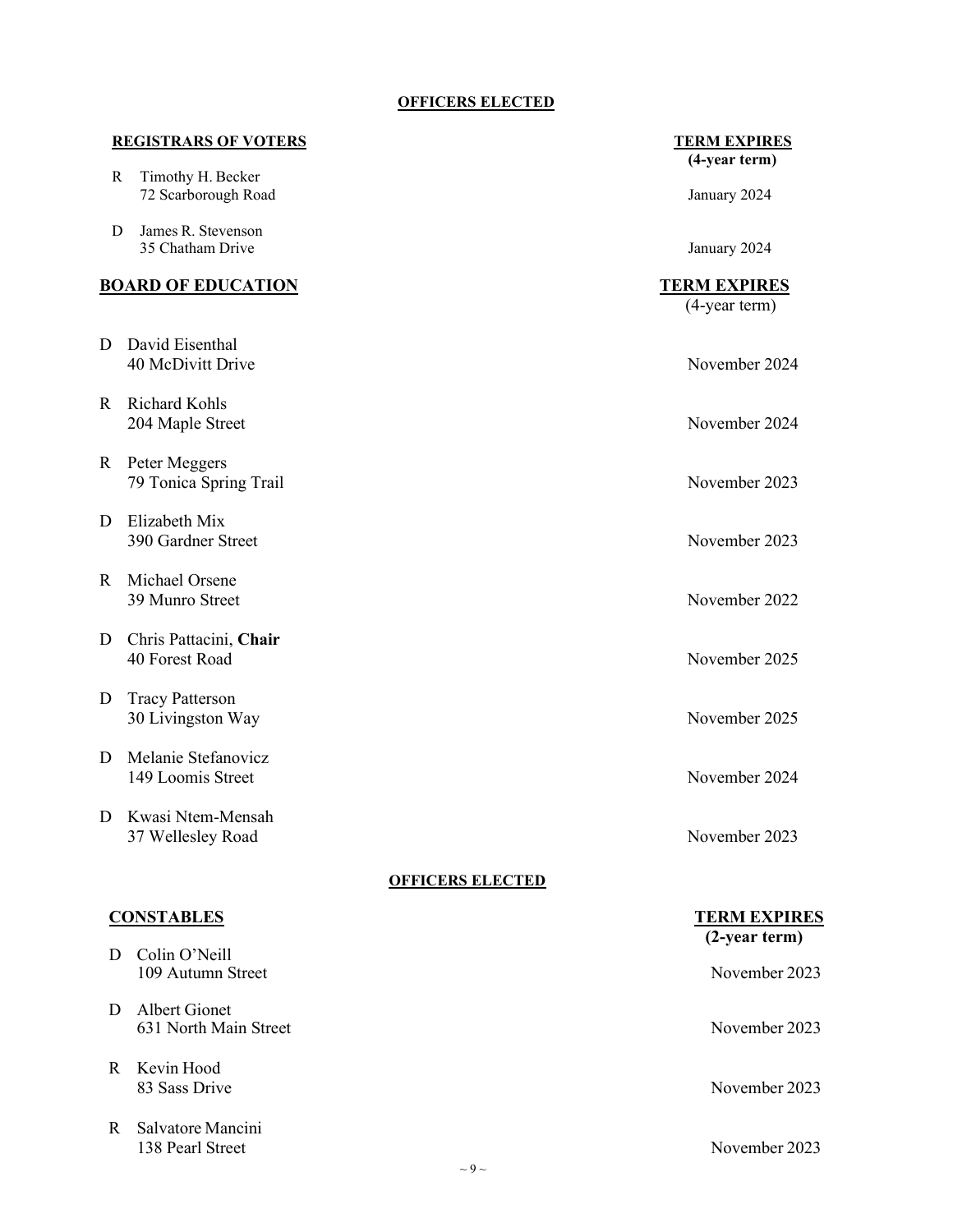| R | A. Rusty Meek<br>134 Park Street, B2          | November 2023                 |
|---|-----------------------------------------------|-------------------------------|
| D | Warren J. Packer<br>374 Lydall Street         | November 2023                 |
| D | Ed Slegeski<br>16 West Street                 | November 2023                 |
|   | <b>JUSTICES OF PEACE</b>                      | <b>TERM EXPIRES</b>           |
| R | Mary Jane Dodge-Pazda<br>49 Holyoke Road      | (4-year term)<br>January 2025 |
| R | Thomas H. Ferguson<br>62 Somerset Drive       | January 2025                  |
| R | Kevin P. Hood<br>83 Sass Drive                | January 2025                  |
| R | Wallace J. Irish, Jr.<br>45 Steep Hollow Lane | January 2025                  |
|   | R. Kristine Moulard<br>30 Eva Drive           | January 2025                  |
| U | Angelica M. Candelaria<br>29 Phelps Road      | January 2025                  |
| U | Donato Digenova<br>50 Colling Ridge Drive     | January 2025                  |
| U | James A. Hall<br>150 Eldridge Street          | January 2025                  |
| U | Kathleen S. Hartigan<br>126 Bramblebush Road  | January 2025                  |
| U | Thomas M. Topping<br>63 Clinton Street        | January 2025                  |
| D | Yolanda Castillo<br>129 Eldridge Street       | January 2025                  |
| D | Diane Clare-Kearney<br>16 Briarwood Drive     | January 2025                  |
| D | Janice F. Dabate<br>15 Irving Street          | January 2025                  |
| D | Albert Gionet<br>631 North Main Street        | January 2025                  |
| D | Michael E. Pohl<br>25I Congress Street        | January 2025                  |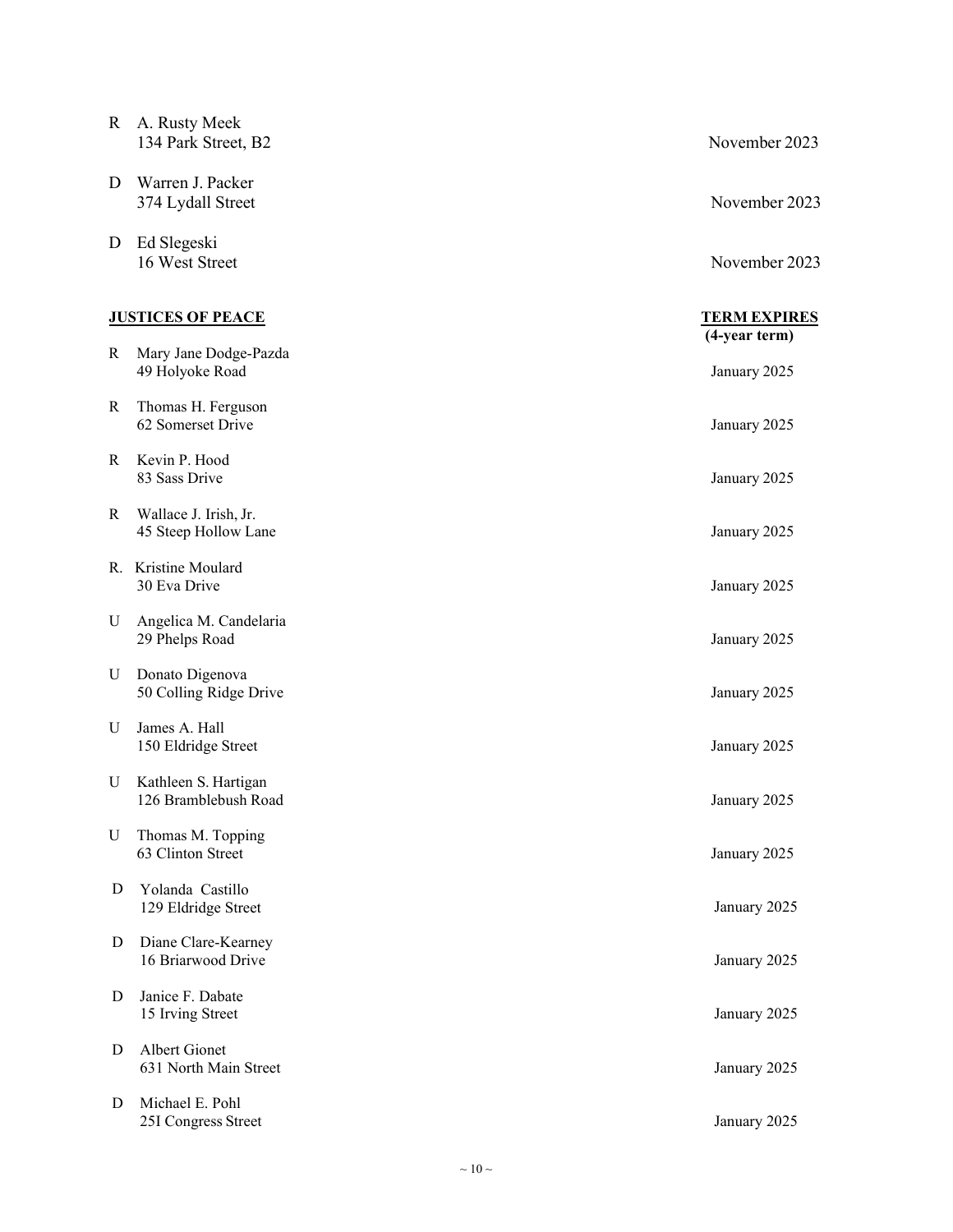#### **GENERAL MANAGER**

Steve Stephanou, General Manager c/o Town of Manchester

Clifton Larson LLP 29 South Main Street West Hartford, CT 06127 November 2023

#### **TOWN ATTORNEY TERM EXPIRES**

Ryan Barry, Esq. 41 Center Street November 2023

#### **PART TIME ASSISTANT TOWN ATTORNEY**

John Sullivan, Esq. 41 Center Street

#### **AUDITOR TERM EXPIRES (2-year term)**

# **(2-year term)**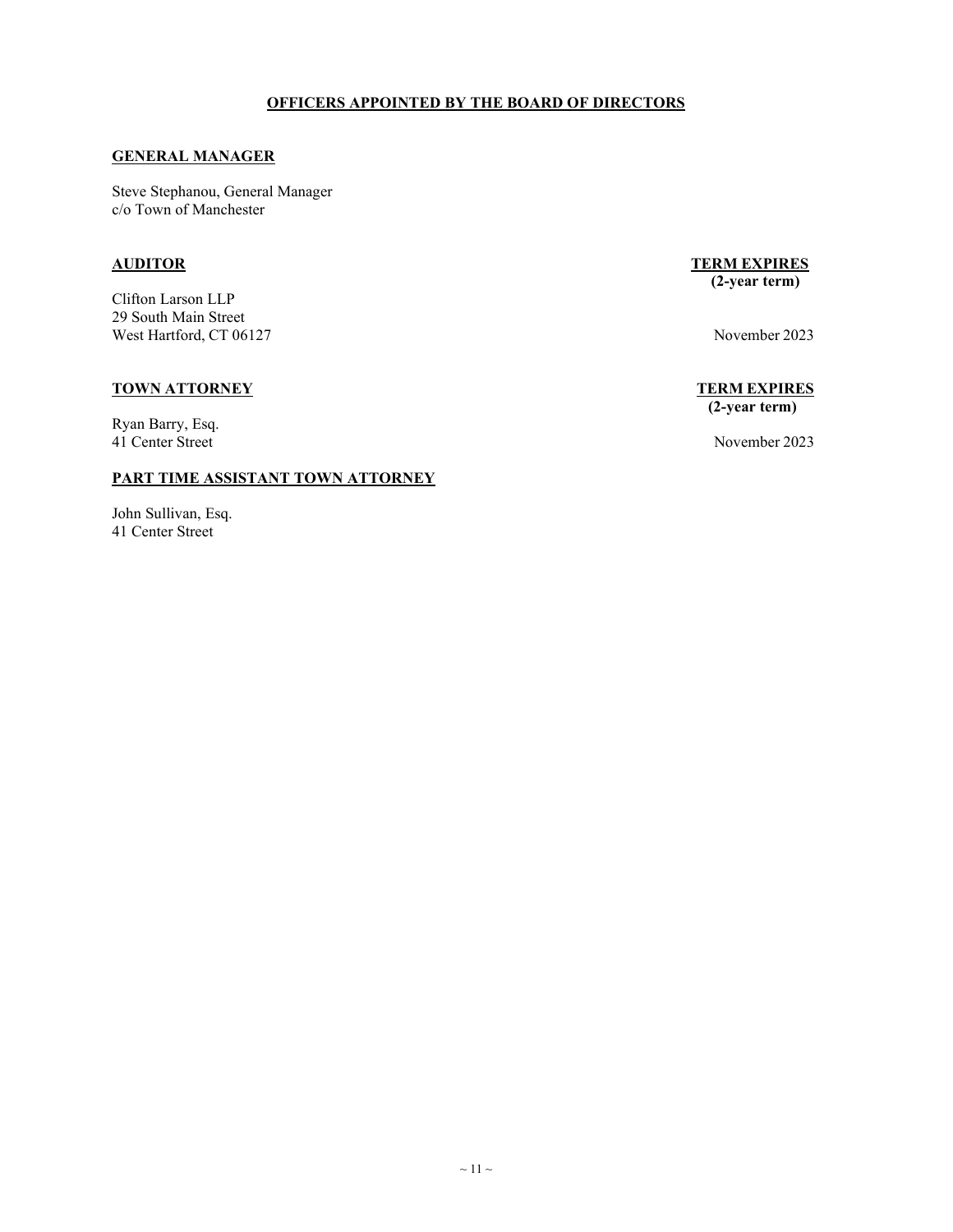|   | <b>ADVISORY BOARD OF HEALTH</b>                     | <b>TERM EXPIRES</b><br>(3-year term) |
|---|-----------------------------------------------------|--------------------------------------|
| D | Dr. Jamshid Marvasti<br>130 Porter Street           | November 2022                        |
| D | Karen Gionet, Chairperson<br>631 North Main Street  | November 2022                        |
| D | Mary Moynihan<br>50 Cone Dr.                        | November 2024                        |
| D | Keren Prescott<br>75 Farm Drive                     | November 2023                        |
| I | <b>Esther Sharadin</b><br>170 Timrod Road           | November 2024                        |
|   | ADVISORY RECREATION AND PARKS COMMISSION            | <b>TERM EXPIRES</b><br>(3-year term) |
| D | Daniel Bebyn<br>112 Carter Street                   | November 2024                        |
| R | Kathy O'Neill-Reilly<br>94 South Farms Drive        | November 2023                        |
| D | Robert Kilpatrick<br>61 Steep Hollow Lane           | November 2022                        |
| D | Lindsay Gengras Meggers<br>56 Jean Road             | November 2022                        |
| D | Dennis Cumberbatch<br>95 Olcott Street              | November 2024                        |
| D | Thomas Tierney, Chairman<br>150 Tonica Spring Trail | November 2023                        |
| U | William Wooldridge<br>226 Briarwood Drive           | November 2022                        |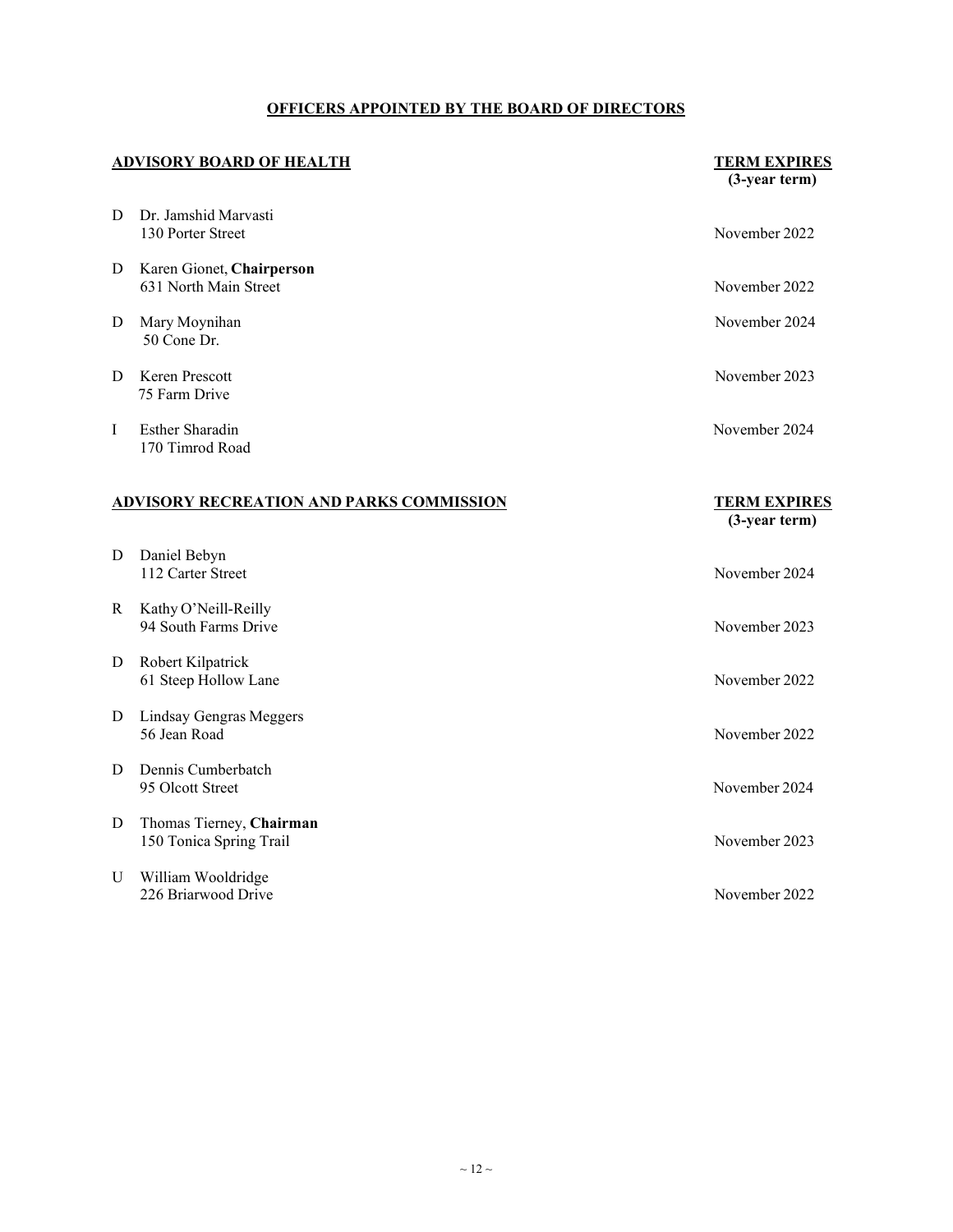|   | <b>ARTS COMMISSION</b>                                                   | <b>TERM EXPIRES</b><br>(3-year term) |
|---|--------------------------------------------------------------------------|--------------------------------------|
| R | Jennifer Fiereck<br>600 South Main Street                                | November 2023                        |
| D | Gloria Trombley<br>20 Quarry Knoll Circle                                | November 2023                        |
| D | Catherine Thrall<br>182 Tonica Spring Trail                              | November 2023                        |
| D | Jo-Ann Dorn<br>848 Center Street                                         |                                      |
| D | Alexandra Eagleson<br>216 Ludlow Road                                    | November 2024<br>November 2024       |
| D | Patricia Johnson<br>102 West Street                                      | November 2022                        |
| R | Marilyn Neumayer (Area Arts Member)<br>134 Timrod Road                   | November 2022                        |
|   | Melissa Pattacini (Library Advisory Rep.)<br>49 Timber Trail             | November 2022                        |
|   | Nicolas Arias (Parks and Recreation Rep.)<br>41 Center Street            | November 2022                        |
|   | Brett Eberhardt (Manchester Community College Rep.)<br>60 Bidwell Street | November 2024                        |
|   | Pasqua Guzzi (Board of Education Rep.)<br>45 N. School Street            | November 2024                        |
|   | Dwayne Harris (Chamber of Commerce Rep.)<br>177 Hartford Road            | November 2024                        |
|   | Sofia Oyola Morales (Youth Commission Rep.) *<br>41 Center Street        | November 2022                        |

*\* 2 yr. term*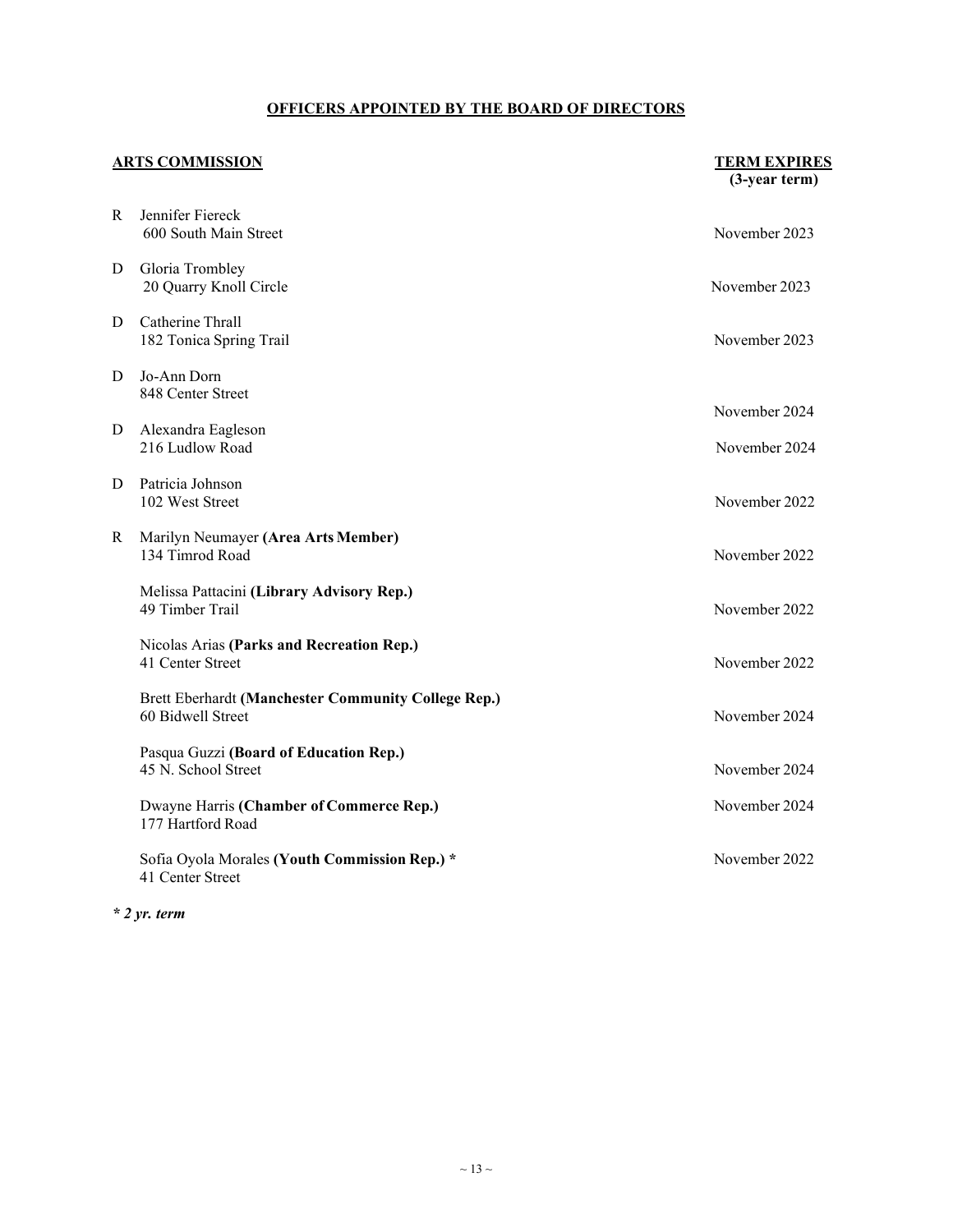|   | <b>BENNET HOUSING CORPORATION</b>                            | <b>TERM EXPIRES</b>                    |
|---|--------------------------------------------------------------|----------------------------------------|
| R | Janice Johnson<br>201 Shallow Brook Lane                     | (5-year term)<br>November 2022         |
| D | David Golas<br>92 Waranoke Road                              | November 2025                          |
| D | Jessica Poland<br>185 Pine Street                            | November 2023                          |
| D | Paul Rubin<br>172 Kennedy Road                               | November 2024                          |
| D | Thomas A. Robinson, Chairperson<br>31 Tonica Spring Trail    | November 2026                          |
|   | <b>BOARD OF ASSESSMENT APPEALS</b>                           | <b>TERM EXPIRES</b><br>$(3-year term)$ |
| D | Stephanie Knybel<br>185 East Center Street, #2D              | November 2023                          |
| D | David Dumaine, Chairperson<br>86 Tracy Drive                 | November 2024                          |
| R | Jeff Sullivan<br>54 Tracy Drive                              | November 2022                          |
| D | David Wichman - Alternate *<br>205 Homestead Street, Apt. B7 | November 2024                          |
| R | Bob Sulick-Alternate*<br>417 South Main Street               | November 2024                          |
| D | Cyril D'Auria - Alternate *<br>17 McDivitt Drive             | November 2024                          |
|   | <b>BUILDING COMMITTEE</b>                                    | <b>TERM EXPIRES</b>                    |
| D | Stephen Smith<br>70 Karen Drive                              | $(3$ -year term)<br>November 2024      |
| D | Jessica Muirhead<br>21 Farmington Street                     | November 2023                          |
| R | David Albano<br>120 Westerly St                              | November 2023                          |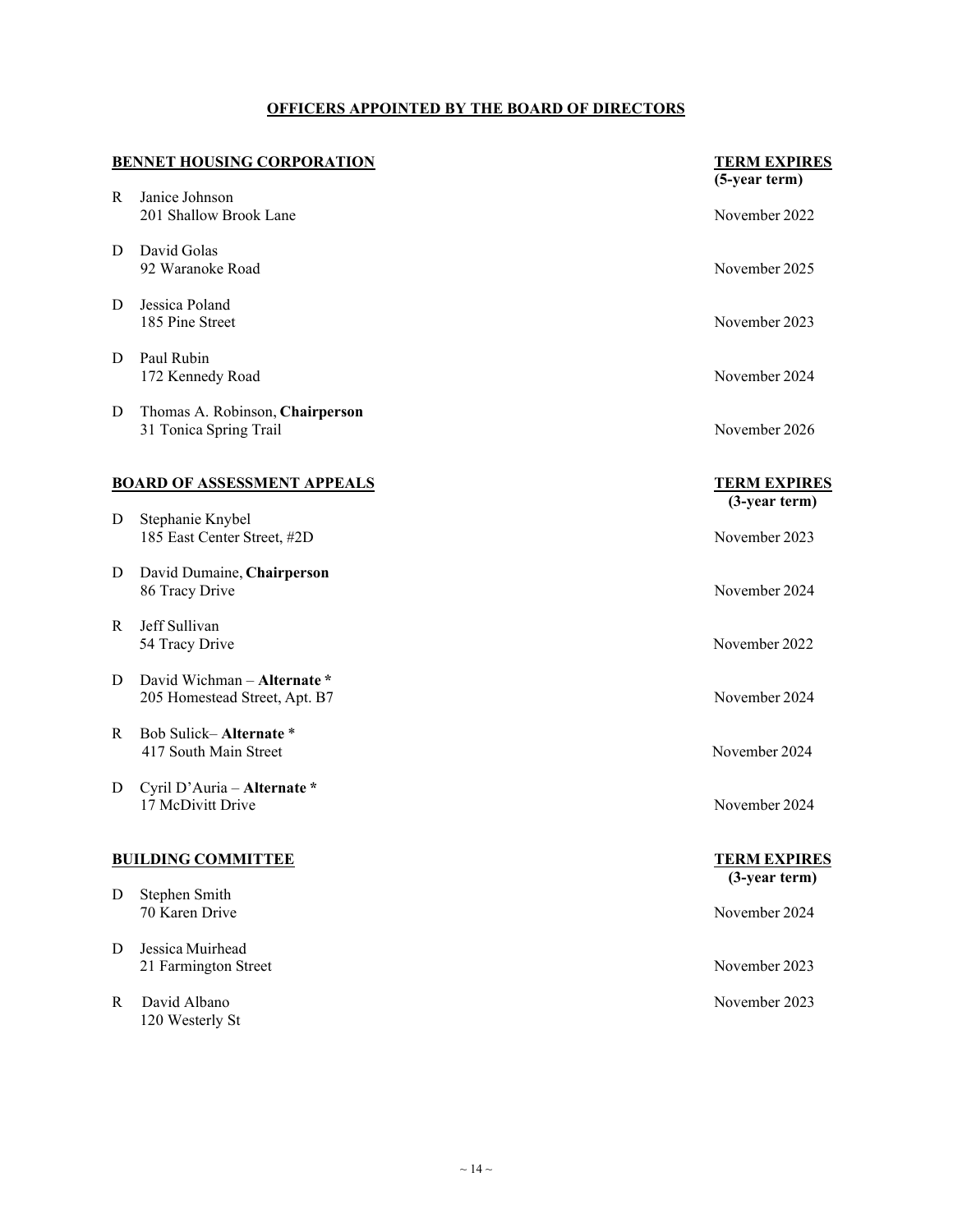| <b>BUILDING COMMITTEE (CONT'D)</b> |                                                                             | <b>TERM EXPIRES</b><br>$(3-year term)$ |
|------------------------------------|-----------------------------------------------------------------------------|----------------------------------------|
| U                                  | Paul Litrico<br>45 Brookview Circle                                         | November 2022                          |
| R                                  | Brian Murphy, Chairman<br>131 Ferguson Road                                 | November 2022                          |
| D                                  | Lisa O'Neill<br>109 Autumn Street                                           | November 2024                          |
| D                                  | Donald Poulin<br>88 Princeton Street                                        | November 2023                          |
| R.                                 | Charles Crocini<br>15 Frances Dr                                            | November 2024                          |
| D                                  | Jean Lys<br>90 Ludlow Road                                                  | November 2022                          |
| <b>COX CABLE ADVISORY COUNCIL</b>  |                                                                             | <b>TERM EXPIRES</b><br>$(2-year term)$ |
|                                    | Dana Hebert<br>3 West Street                                                | <b>July 2022</b>                       |
|                                    | Teresa Ike<br>201 New State Rd, Apt M                                       | <b>July 2023</b>                       |
|                                    | Eric Prause, Chairperson<br>78 Walek Farms Road                             | <b>July 2022</b>                       |
|                                    | Kerri Kearney<br>45 North School Street<br>(Board of Education Appointment) | <b>July 2023</b>                       |
|                                    | Timothy O'Neil<br>41 Center Street<br>(Town Appointment)                    | <b>July 2023</b>                       |
|                                    | Donald Modean<br>78 Milford Road                                            | <b>July 2022</b>                       |
|                                    | <b>CENTRAL REGIONAL TOURISM DISTRICT</b>                                    |                                        |

<span id="page-14-0"></span>Carl Stafford 71 Broad Street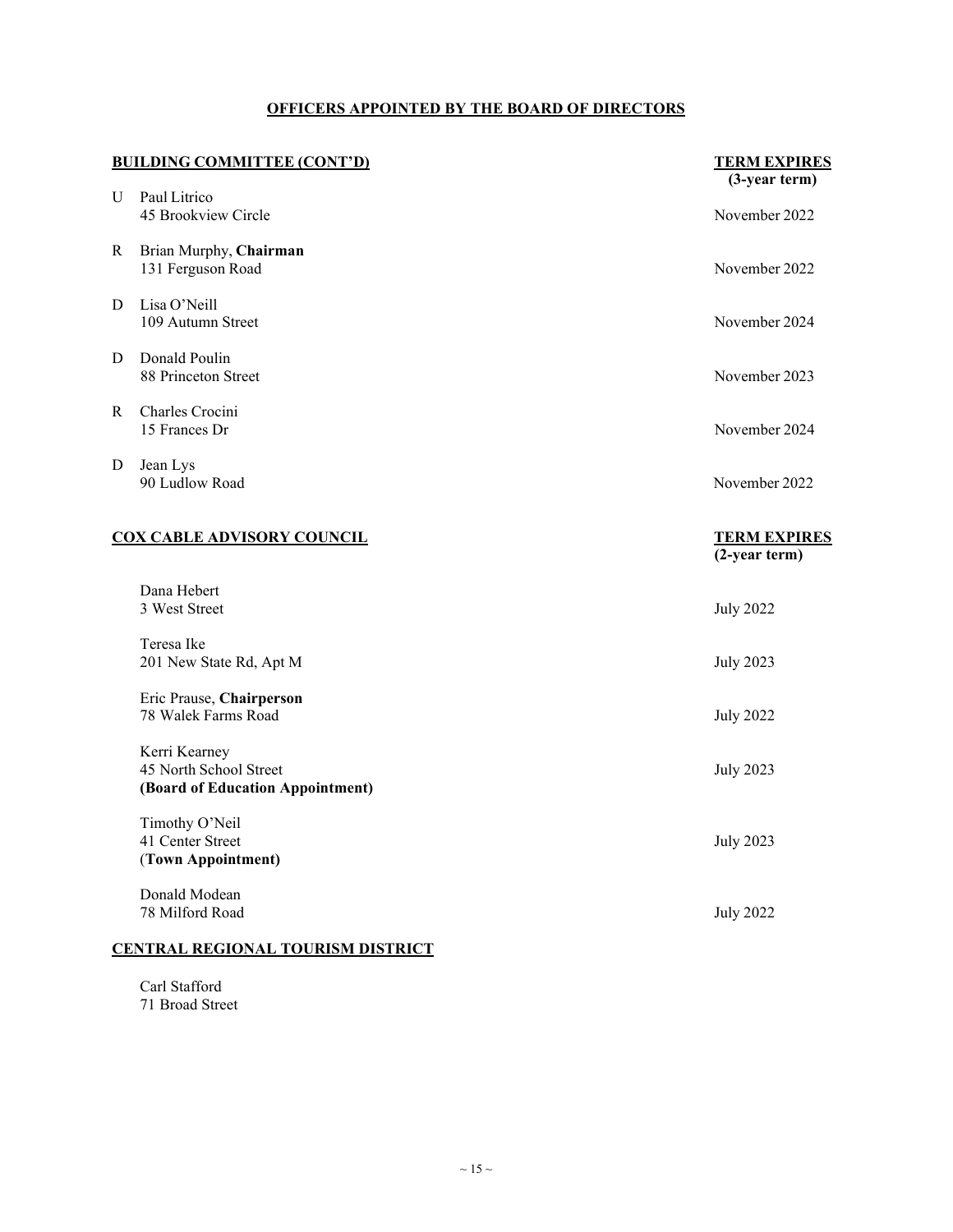| <b>CHENEY BROTHERS NATIONAL HISTORIC DISTRICT COMMISSION</b> |                                                                     | <b>TERM EXPIRES</b><br>$(3$ -year term $)$ |
|--------------------------------------------------------------|---------------------------------------------------------------------|--------------------------------------------|
| D                                                            | Amanda DeLaura<br>124 Greenwood Drive                               | November 2022                              |
| D                                                            | William Farley<br>21 Farmington Street                              | November 2022                              |
| D                                                            | Mary Ann Handley<br>133 Prospect Street                             | November 2024                              |
| R                                                            | Geoffrey Naab<br>188 South Main Street                              | November 2022                              |
| D                                                            | Leslie Frey<br>30 Florence Street                                   | November 2023                              |
| D                                                            | <b>Susan Barlow</b><br>627 Spring Street                            | November 2022                              |
| R                                                            | Thomas Ferguson<br>62 Somerset Drive                                | November 2023                              |
| U                                                            | Starr McLean<br>62 Somerset Drive                                   | November 2024                              |
| D                                                            | Courtissa Anderson<br>31 Ashworth Street                            | November 2022                              |
| R                                                            | Lynne Ferrigno, Co-Chair<br>18 Brendan Road                         | November 2023                              |
| D                                                            | Bettye Kramer, Co-Chair<br>41 Campfield Street                      | November 2024                              |
| D                                                            | Mary Dunne<br>117 Adelaide Road                                     | November 2024                              |
| U                                                            | Melissa Pattacini<br>40 Forest St                                   | November 2023                              |
|                                                              | Ex Officio<br>Jack Prior (President, Manchester Historical Society) | $(1-year term)$<br>November 2022           |

#### **Consultant to the Commission:**

Gary Anderson, Director of Planning/Economic Development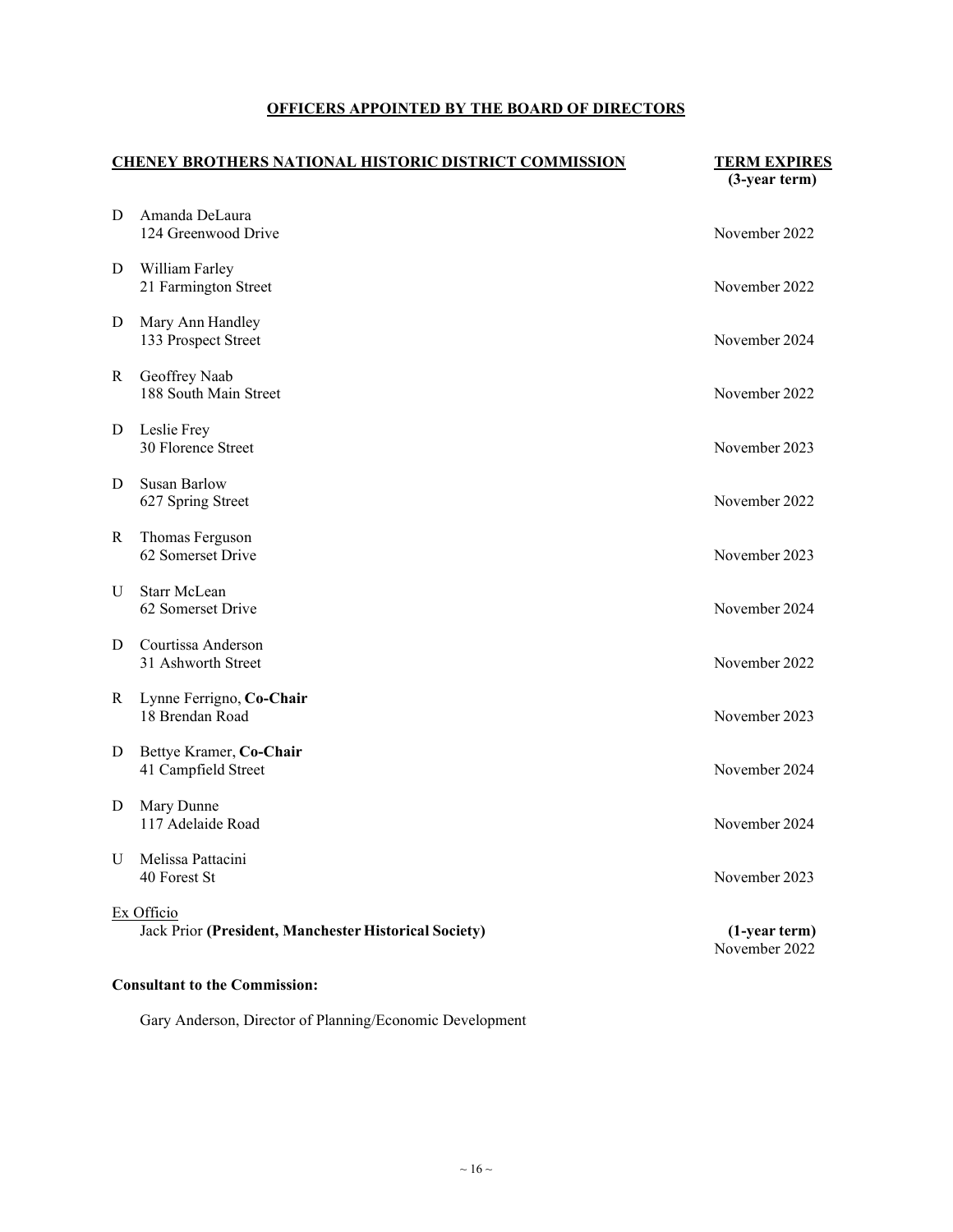| <b>CHENEY HALL FOUNDATION INC.</b> |                                                                                               | <b>TERM EXPIRES</b>                  |
|------------------------------------|-----------------------------------------------------------------------------------------------|--------------------------------------|
| D                                  | <b>Stephen Penny</b><br>114 Vernon Street W.                                                  | (3-year term)<br>November 2024       |
| D                                  | <b>Andrew Vincens</b><br>96 Thayer Road                                                       |                                      |
| R                                  | Tracie Formosa<br>40 Brendan Road                                                             | November 2024                        |
| D                                  | Chris Pattacini<br>49 Timber Trail                                                            | November 2024<br>November 2024       |
| D                                  | Michael Pohl, President<br>25 Congress Street, Unit I                                         | November 2022                        |
| R                                  | Lynne Ferrigno<br>18 Brendan Road                                                             | November 2023                        |
|                                    | D David Newirth, Vice President (Little Theater of Manchester Appointment)<br>99 Castle Hill  | November 2024                        |
|                                    | Brian Wolverton (Town Appointment)<br>41 Center Street                                        | (1-year term)                        |
|                                    | Sarah Burke, Secretary (Board of Education Appointment)<br>45 North School Street             | November 2022<br>November 2024       |
| D                                  | <b>Edward Rowe</b><br>806 Vernon Street                                                       | November 2023                        |
| R                                  | Ronald Conyers<br>26 Coleman Road                                                             | November 2023                        |
|                                    | <b>COMMISSION ON HUMAN RELATIONS, ELDERLY SERVICES</b><br><b>AND PEOPLE WITH DISABILITIES</b> | <b>TERM EXPIRES</b><br>(3-year term) |
| D                                  | <b>Emily Luna</b><br>17 Cyr Drive                                                             | November 2024                        |
| R                                  | Stephanie Vacek<br>231 Porter Street                                                          | November 2023                        |
| R                                  | Kristine Moulard<br>30 Eva Drive                                                              | November 2023                        |
| R                                  | Walter Bochnik<br>19 Parsons Court                                                            | November 2022                        |
| D                                  | Maria Cruz<br>71 Hamilton Drive                                                               | November 2023                        |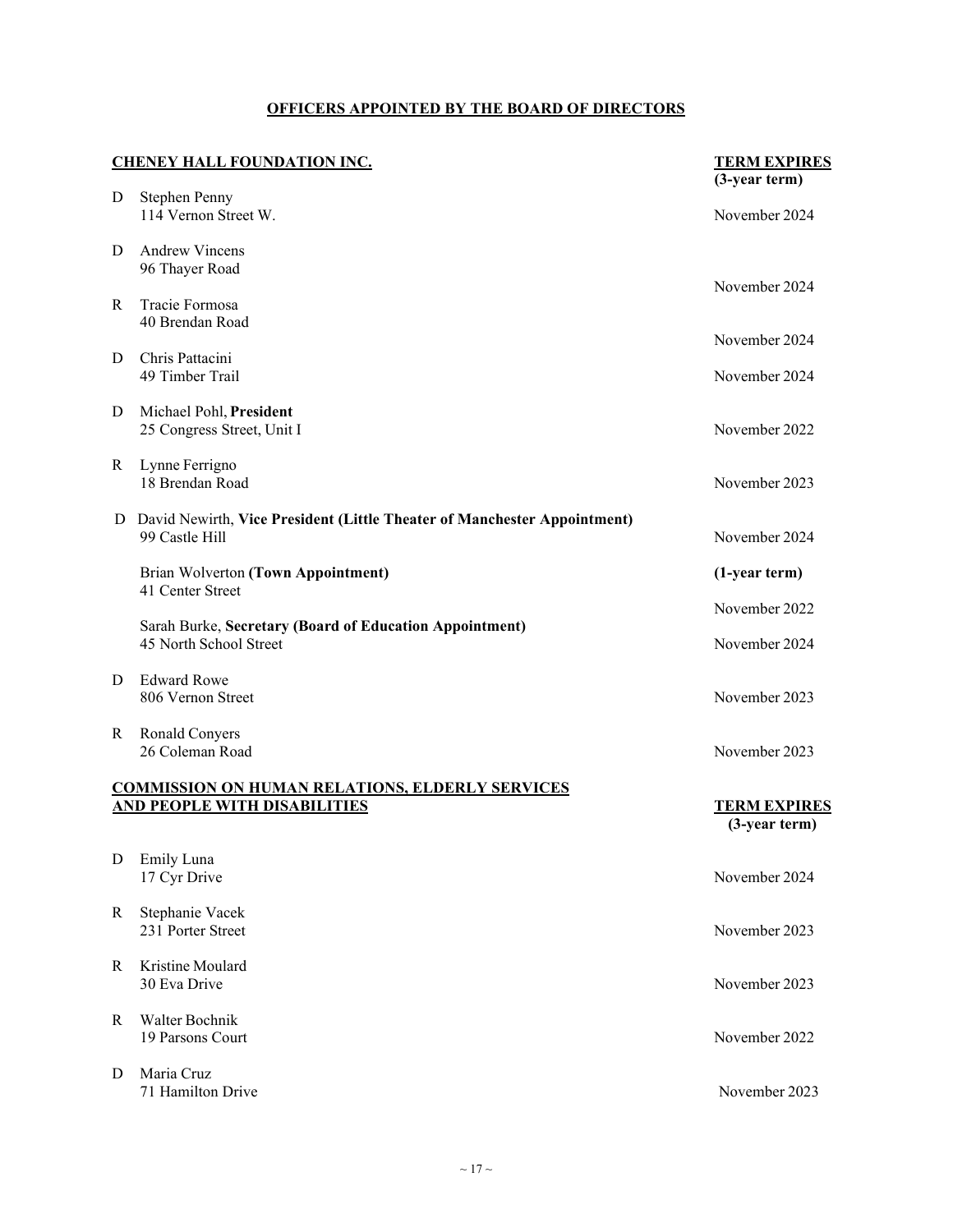#### **COMMISSION ON HUMAN RELATIONS, ELDERLY SERVICES AND PEOPLE WITH DISABILITIES (CONT'D)**

|   |                                                   | <b>TERM EXPIRES</b><br>$(3-year term)$  |
|---|---------------------------------------------------|-----------------------------------------|
| D | Richard Blade<br>63 Glenwood Drive                | November 2022                           |
| U | <b>Beth Stafford</b><br>94 Gerald Drive           | November 2024                           |
| D | Tom Digby, III<br>360 Briarwood Drive             | November 2024                           |
| D | Diane Clare-Kearney<br>16 Briarwood Drive         | November 2022                           |
|   | <b>ETHICS COMMISSION</b>                          | <b>TERM EXPIRES</b><br>(3-year term)    |
| U | Donna Brunoli-Conyers<br>26 Coleman Road          | November 2023                           |
| U | William Wooldridge<br>226 Briarwood Road          | November 2024                           |
| R | Aaron Wlochowski<br>103 Thayer Road               | November 2024                           |
| D | Jerald Lentini<br>349 Dennison Ridge Rd           | November 2024                           |
| R | Geoffrey Naab<br>188 S. Main Street               | November 2022                           |
| D | James McCavanagh, Chairman<br>79 Homestead Street | November 2022                           |
| D | Maria Waleska Cruz<br>71 Hamilton Drive           | November 2022                           |
|   | <b>ALTERNATES ON ETHICS COMMISSION</b>            | <b>TERM EXPIRES</b><br>$(3$ -year term) |
| U | Owen Carroll<br>74 Ludlow Road                    | November 2022                           |
| D | Maureen O'Reilly<br>98 Oakland Street, Apt E      | November 2024                           |
| R | Stephanie Vacek<br>231 Porter Street              | November 2023                           |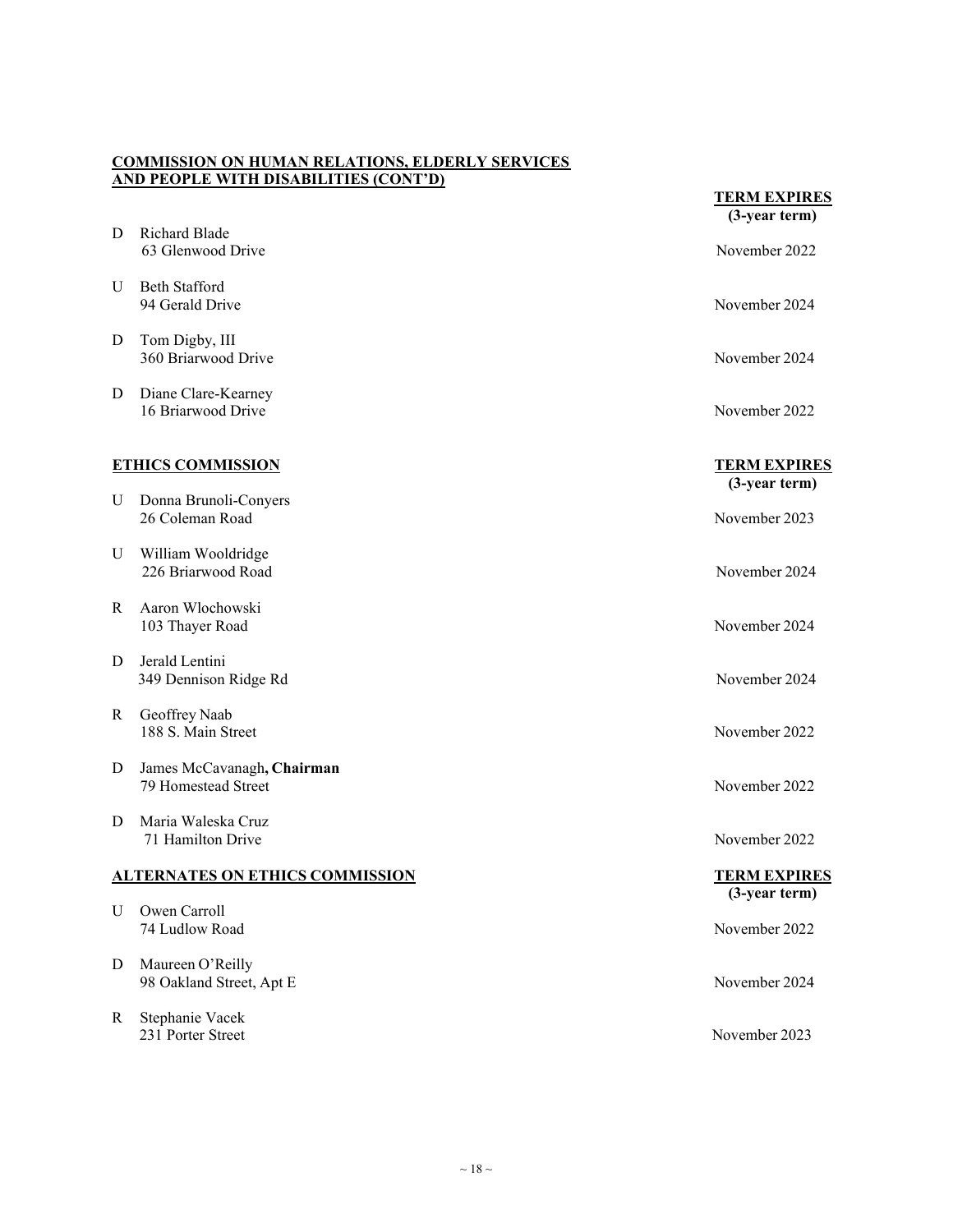| <b>GOLF COURSE LEASE OVERSIGHT COMMITTEE</b> |                                                                                                                  | <b>TERM EXPIRES</b><br>(Staggered Terms) |
|----------------------------------------------|------------------------------------------------------------------------------------------------------------------|------------------------------------------|
| R                                            | Thomas Ferguson<br>62 Somerset Drive                                                                             | January 2023                             |
| U                                            | Lois Wooldridge<br>226 Briarwood Drive                                                                           | January 2022                             |
| D                                            | Carl Stafford, Secretary<br>71 Broad Street                                                                      | January 2024                             |
|                                              | Kimberly Lord (Town Appointee)<br>Director Finance                                                               |                                          |
|                                              | <b>Chris Silver (Town Appointee)</b><br>Director, Leisure, Family and Recreation                                 |                                          |
|                                              | <b>GREATER HARTFORD TRANSIT DISTRICT MEMBERS</b>                                                                 | <b>TERM EXPIRES</b><br>(4-year term)     |
| D                                            | James McCavanaugh<br>79 Homestead Street                                                                         | November 2024                            |
| R                                            | Paul McNamara<br>8 Harvard Road                                                                                  | November 2022                            |
| <b>HOUSING AUTHORITY</b>                     |                                                                                                                  | <b>TERM EXPIRES</b><br>(5-year term)     |
| D                                            | Lisa O'Neill<br>109 Autumn Street                                                                                | November 2026                            |
| D                                            | Josh Howroyd, Chairperson<br>155 Mountain Road                                                                   | November 2024                            |
|                                              | Eileen Remillard, Tenant Commissioner **                                                                         | November 2023                            |
|                                              | ** Elected by the tenants of the Manchester Housing Authority,<br>not the Town of Manchester Board of Directors. |                                          |
| D                                            | Paul Rubin<br>172 Kennedy Road                                                                                   | November 2025                            |
| R                                            | <b>Timothy Becker</b><br>72 Scarborough Road                                                                     | November 2022                            |
|                                              | Joseph D'Ascoli Executive Director/Secretary<br>24 Bluefield Drive                                               |                                          |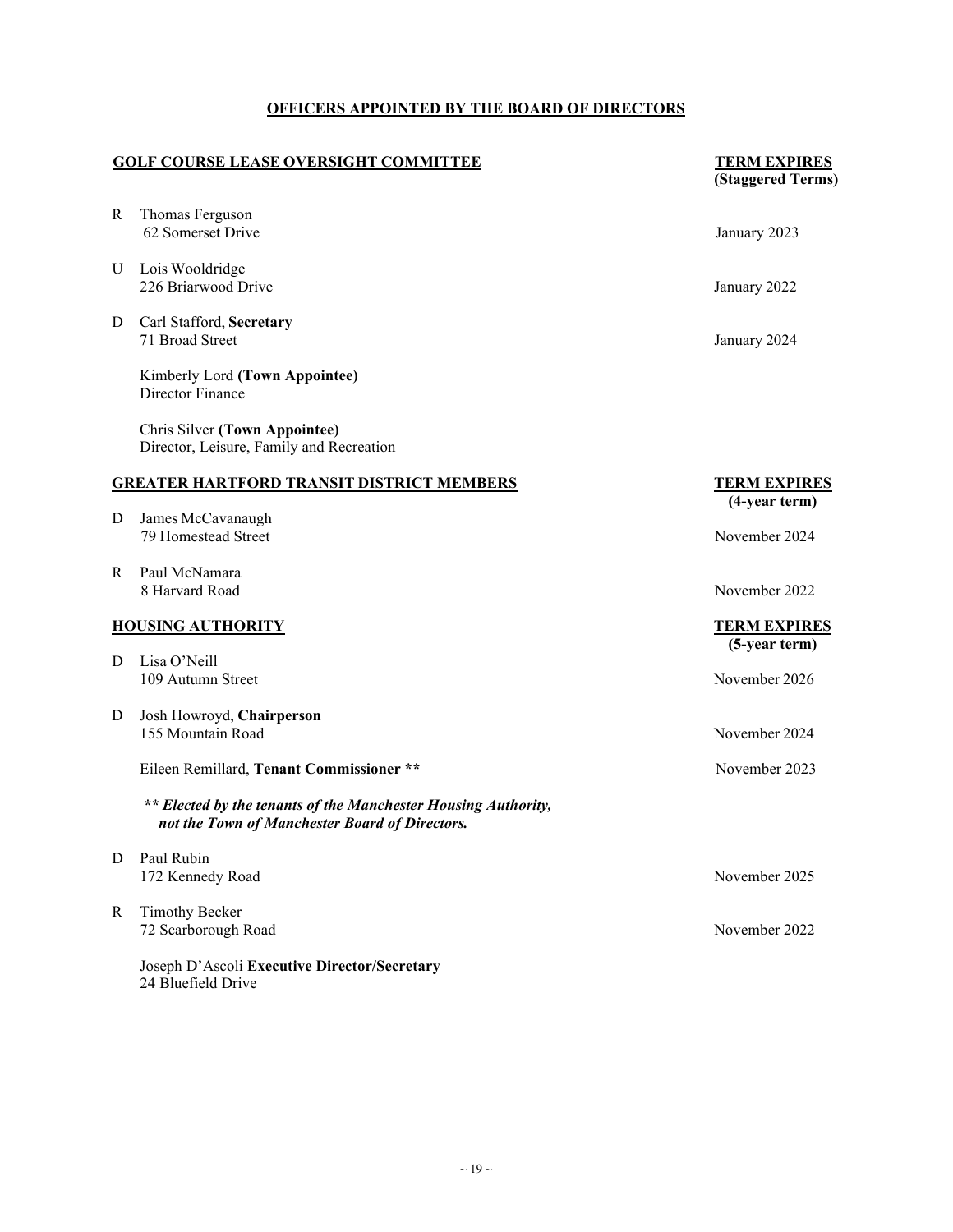| <b>HOUSING AND FAIR RENT COMMISSION</b><br>(Merged on 1/7/2014) |                                                                                                               | <b>TERM EXPIRES</b><br>(3-year term) |
|-----------------------------------------------------------------|---------------------------------------------------------------------------------------------------------------|--------------------------------------|
| R                                                               | <b>Vacant (Nonprofit Agency Member)</b>                                                                       |                                      |
| R                                                               | Lindsay Gengras<br>79 Tonica Springs Trail                                                                    | November 2022                        |
| D                                                               | Linda Harris                                                                                                  | November 2024                        |
|                                                                 | 60 Brookfield Street                                                                                          | November 2023                        |
|                                                                 | <b>Christine Carroll (Nonprofit Agency Member)</b><br>288 Timrod Rd                                           | November 2022                        |
| D                                                               | Sandra DeCampos<br>691 N. Main Street                                                                         | November 2024                        |
| D                                                               | Brenda Earle                                                                                                  |                                      |
|                                                                 | 28 Princeton Street                                                                                           | November 2022                        |
| R                                                               | Collins Johnston<br>4 Grandview St.                                                                           | November 2022                        |
| R                                                               | Kevin Hood<br>83 Sass Drive                                                                                   | November 2023                        |
|                                                                 | Julian Stoppelman, Chairperson (Nonprofit Agency Member)<br>33 Tanner Street<br><b>LIBRARY ADVISORY BOARD</b> | November 2024<br><b>TERM EXPIRES</b> |
| D                                                               | Heather Doucette                                                                                              | $(3$ -year term)                     |
|                                                                 | 85 Stephanie's Way                                                                                            | November 2022                        |
| D                                                               | Mary Fisher<br>81 Richard Road                                                                                | November 2022                        |
| R                                                               | Joyce Hood<br>83 Sass Drive                                                                                   | November 2023                        |
| R                                                               | Grace Cedrone<br>28 Brookfield Street                                                                         | November 2023                        |
| D                                                               | Melissa Pattacini<br>49 Timber Trail                                                                          | November 2023                        |
| U                                                               | Miriam Byroade<br>207 Parker Street                                                                           | November 2023                        |
| R                                                               | Karl Hasel<br>201 Shallowbrook Lane                                                                           | November 2024                        |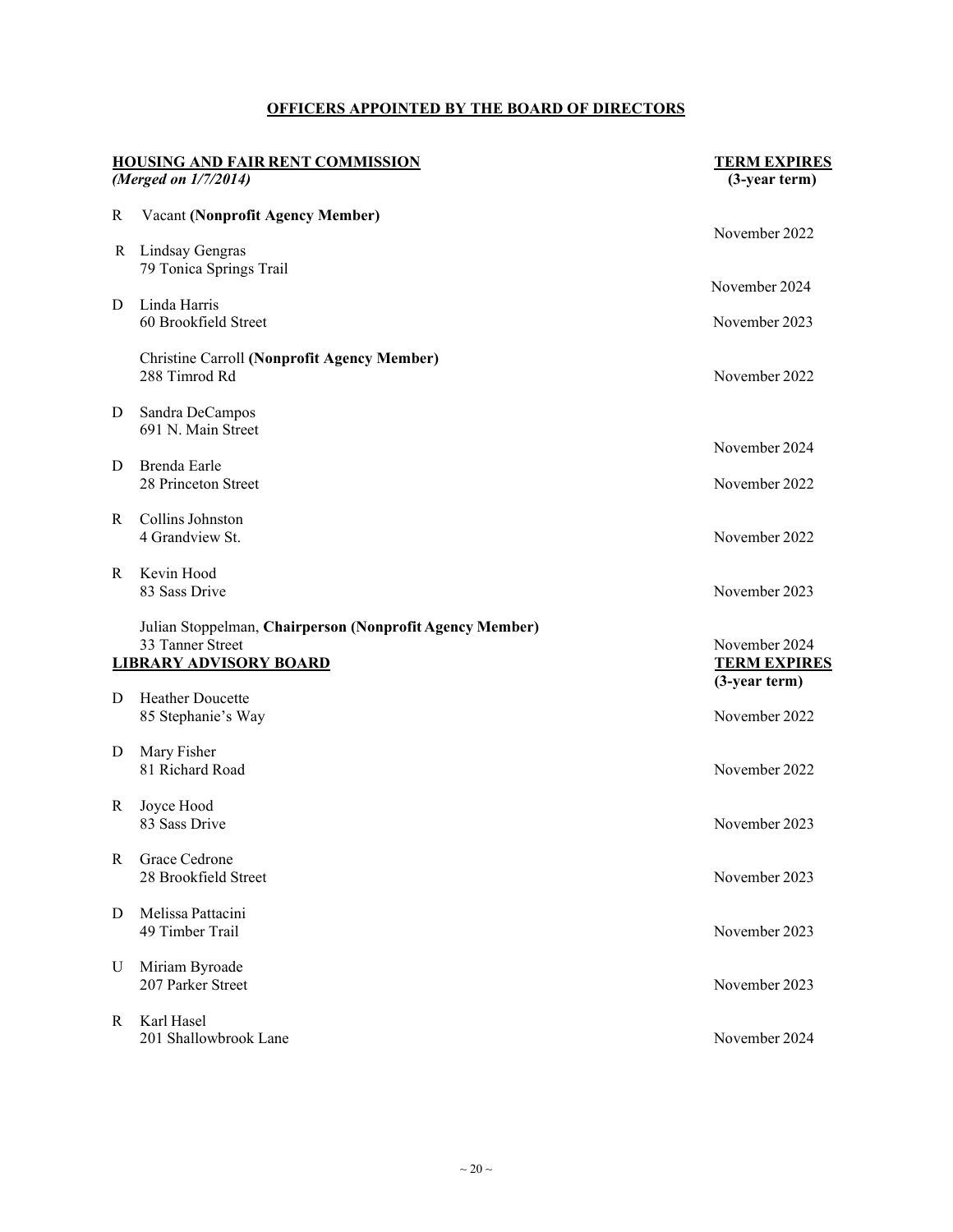#### **LIBRARY ADVISORY BOARD (CONT'D) TERM EXPIRES**

- D J. Ashley Odell November 2024 77 Nutmeg Drive
- D Jessica Scorso 54 Robert Road November 2024 Douglas McDonough**, Library Director** 41 Center Street

#### <span id="page-20-0"></span>**LUTZ CHILDREN'S MUSEUM, INC.**

Tim Bockus, Public Works Director 41 Center Street

#### **MUNICIPAL AGENT FOR CHILDREN TERM EXPIRES**

Joel Cox, Director Human Services 41 Center Street November 2022

#### **MUNICIPAL AGENT FOR ELDERLY TERM EXPIRES**

Eileen Faust, Director Senior Center 41 Center Street November 2024

#### **PENSION BOARD TERM EXPIRES**

- R Janice Johnson 201 Shallowbrook Lane November 2022
- D Christine Carr 18 Garden Grove Road November 2025
- D Kevin Zingler 69 Richmond Drive November 2023
- D Steve Gates 16 Esquire Drive November 2025

 Claire Hearn **(Union Representative - 1-year term)** 239 Middle Turnpike East November 2022

Mary Roche Cronin, Glastonbury, CT 06033 November 2022

Kasia Purciello **(Staff Representative)** November 2022 41 Center Street

# **(3-year term)**

# **(2-year term)**

# **(4-year term)**

# **(4-year term)**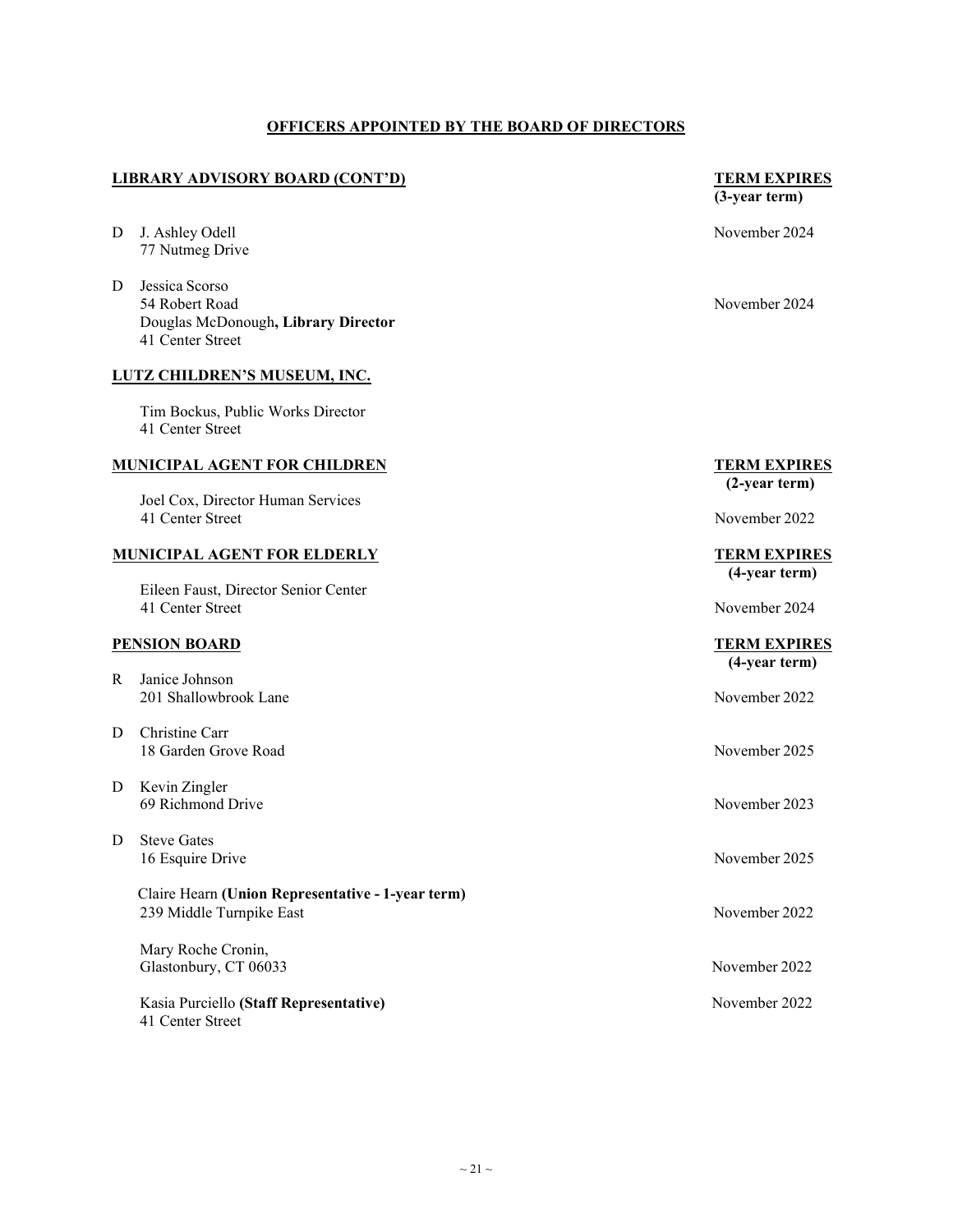|   | PLANNING AND ZONING COMMISSION                      | <b>TERM EXPIRES</b><br>(5-year term)       |
|---|-----------------------------------------------------|--------------------------------------------|
| D | Michael Stebe<br>85 Hollister Street                | November 2022                              |
| D | Nicole Clemons<br>3307 Monte Cristo Lane            | November 2025                              |
| D | Eric Prause, Chairman<br>78 Walek Farms Road        | November 2024                              |
| R | Patrick Kennedy<br>132 Strawberry Lane              | November 2023                              |
| D | Dean Ott<br>157 Lyness Street                       | November 2026                              |
|   | <b>ALTERNATES ON PLANNING AND ZONING COMMISSION</b> | <b>TERM EXPIRES</b><br>$(2-year term)$     |
| R | Bonnie Potocki<br>161 McKee Street                  | November 2022                              |
| D | Teresa Ike<br>201-M New State Road                  | November 2022                              |
| D | Julian Stoppelman<br>33 Tanner Street               | November 2022                              |
|   | PROPERTY MAINTENANCE CODE BOARD OF APPEALS          | <b>TERM EXPIRES</b><br>$(3$ -year term $)$ |
| D | Stephen Smith<br>70 Karen Drive                     | November 2024                              |
| D | Masudur Rahman<br>6 Penny Lane                      | November 2024                              |
| R | Kevin Hood<br>83 Sass Drive                         | November 2023                              |
| D | S. Lee Bogli<br>71 Pitkin Street                    | November 2024                              |
| R | Kevin Beebe<br>42 Crosby Street                     | November 2024                              |
| D | Dana Hebert<br>3 West Street                        | November 2024                              |
| R | Jeffrey Nelson<br>20 Cobb Hill Road                 | November 2023                              |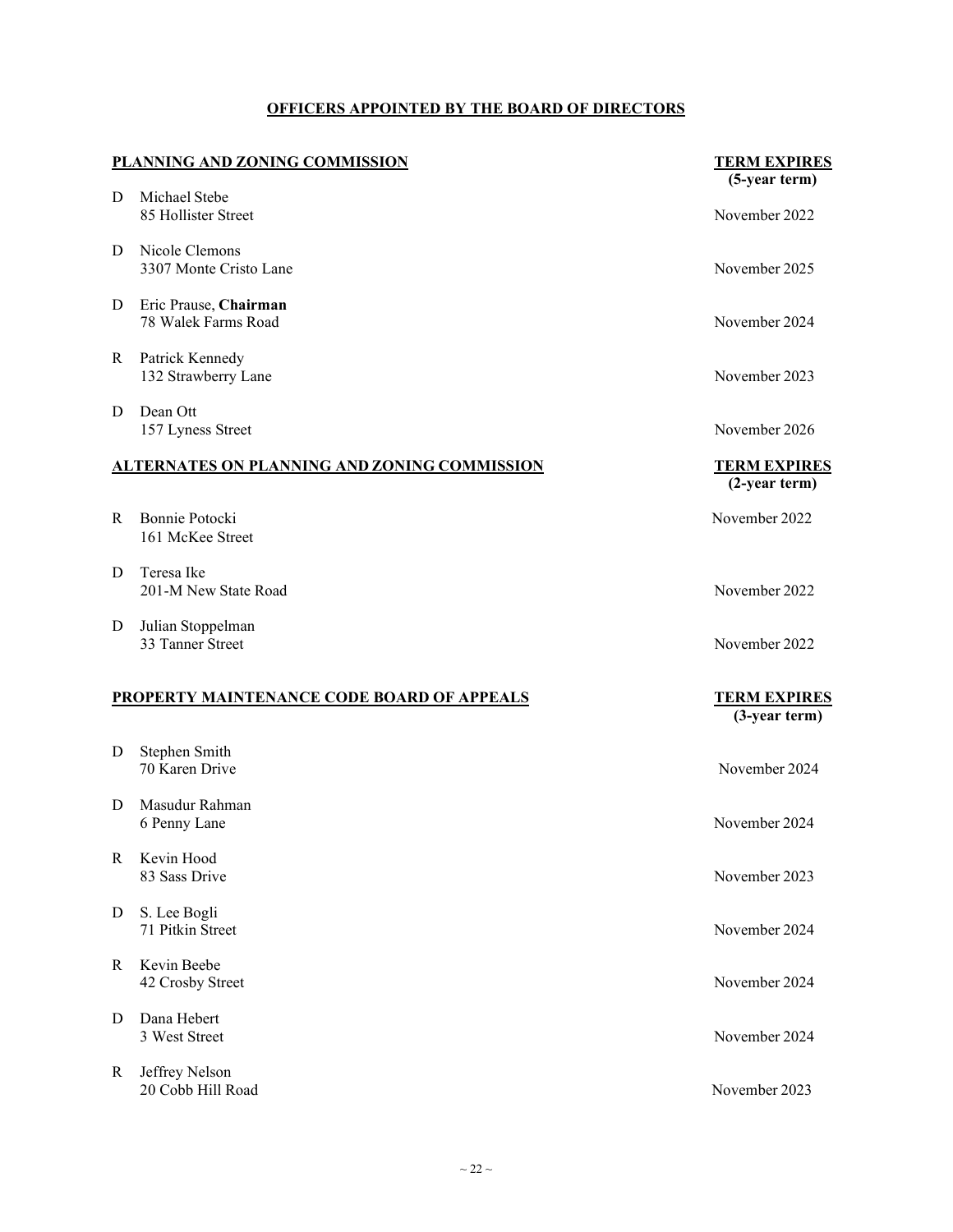| <b>REDEVELOPMENT AGENCY **</b>                                                      |                                                  | <b>TERM EXPIRES</b><br>(5-year term) |
|-------------------------------------------------------------------------------------|--------------------------------------------------|--------------------------------------|
| D                                                                                   | Patricia E. McMann<br>9 Shallowbrook Lane        | November 2026                        |
| D                                                                                   | Neverill Coleman<br>343 Meadowbrook Drive        | November 2025                        |
| D                                                                                   | Jerald Lentini<br>349 Dennison Ridge Drive       | November 2023                        |
| D                                                                                   | Stephanie Knybel<br>138 Bobby Lane               | November 2022                        |
| D                                                                                   | Terry Bogli<br>71 Pitkin Street                  | November 2024                        |
| R                                                                                   | <b>Matthew Peak</b><br>20 Chilstone Lane         | November 2022                        |
| D                                                                                   | Maria Cruz<br>71 Hamilton Drive                  | November 2025                        |
| D                                                                                   | <b>Steve Gates</b><br>16 C Esquire Drive         | November 2023                        |
| R                                                                                   | Louis A. Spadaccini<br>85 Steep Hollow Road      | November 2024                        |
| R                                                                                   | <b>Steve Carter</b><br>91 Robert Road            | November 2023                        |
| R                                                                                   | Aaron Wlochowski, Chairperson<br>103 Thayer Road | November 2022                        |
| D                                                                                   | Michael G. Farina<br>54 Robert Road              | November 2024                        |
| ** Members appointed by the General Manager and approved by the Board of Directors. |                                                  |                                      |
| <b>TOWN HISTORIAN</b>                                                               |                                                  | <b>TERM EXPIRES</b><br>(2-year term) |

Susan Barlow 627 Spring Street November 2023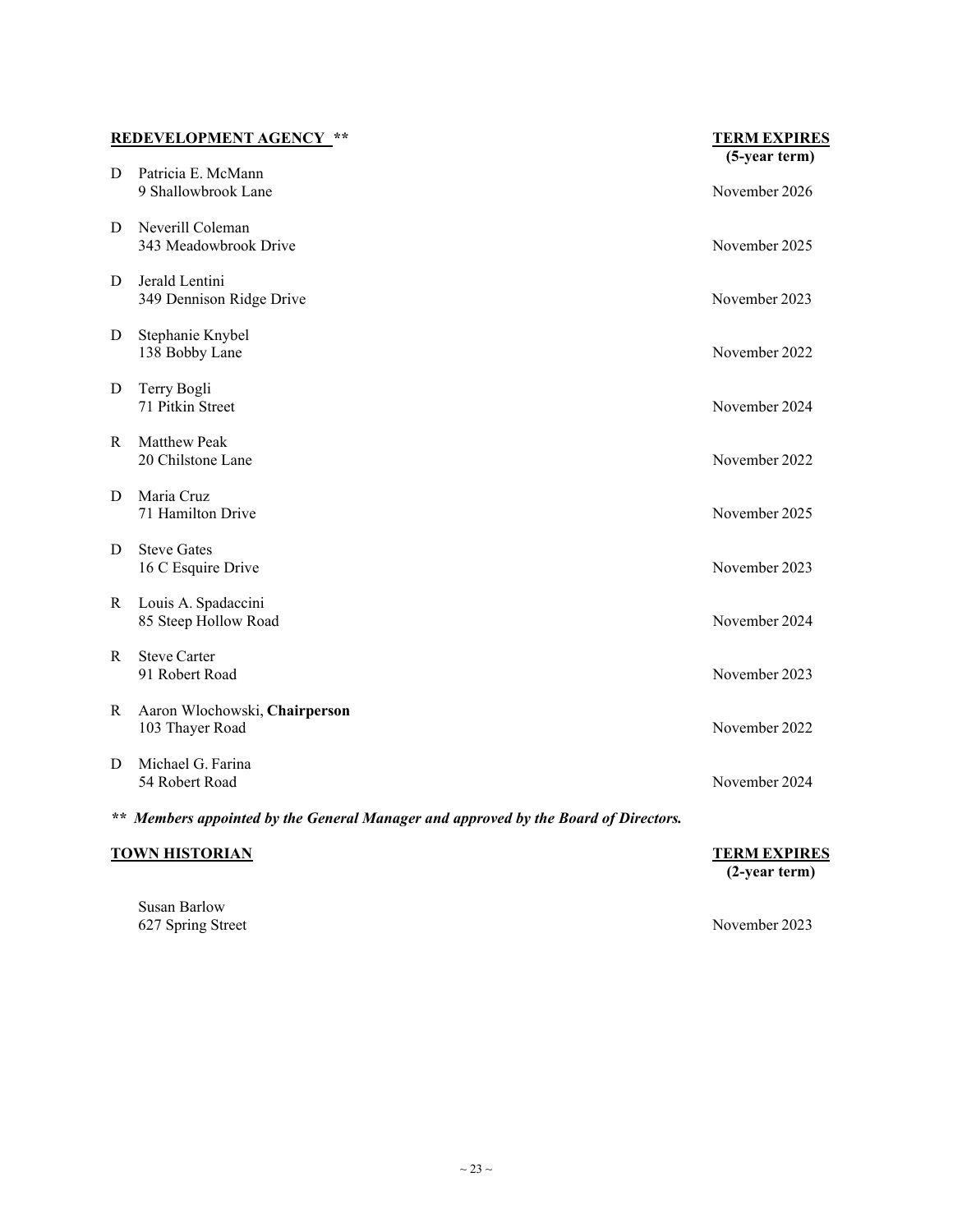### **SUSTAINABILITY COMMISSION Term Expires**

| D           | Harun Ahmed<br>32 Elro Street                | November 2023 |
|-------------|----------------------------------------------|---------------|
| D           | Oksan Bayulgen<br>33 E. Eldridge Street      | November 2022 |
| R           | Kevin Beals<br>275 Henry Street              | November 2023 |
| D           | Daniela Luna<br>17 Cyr Drive                 | November 2023 |
| U           | Shauna Brown<br>74 Hamilton Drive            | November 2022 |
| D           | William Chudzik<br>66 Hollister Street       | November 2022 |
| D           | Gene DeJoannis, Co-Chair<br>280 Scott Drive  | November 2023 |
| R           | Zachary DelGaizo<br>93 Lenox Street          | November 2022 |
| $\mathbf U$ | Jeri Beckford<br>149 Maple Street            | November 2023 |
| D           | Peg Hackett, Co-Chair<br>144 Haystack Road   | November 2023 |
|             | Van Kaini                                    | November 2023 |
| D           | Patrick McKee<br>39 E. Eldridge Street       | November 2022 |
|             | Francis Kwane Ntem-Mensah                    | November 2022 |
| $\mathbf U$ | Terry Robinson<br>22 Kane Road               | November 2023 |
| U           | Jeffrey Schegelmilch<br>20 Kensington Street | November 2022 |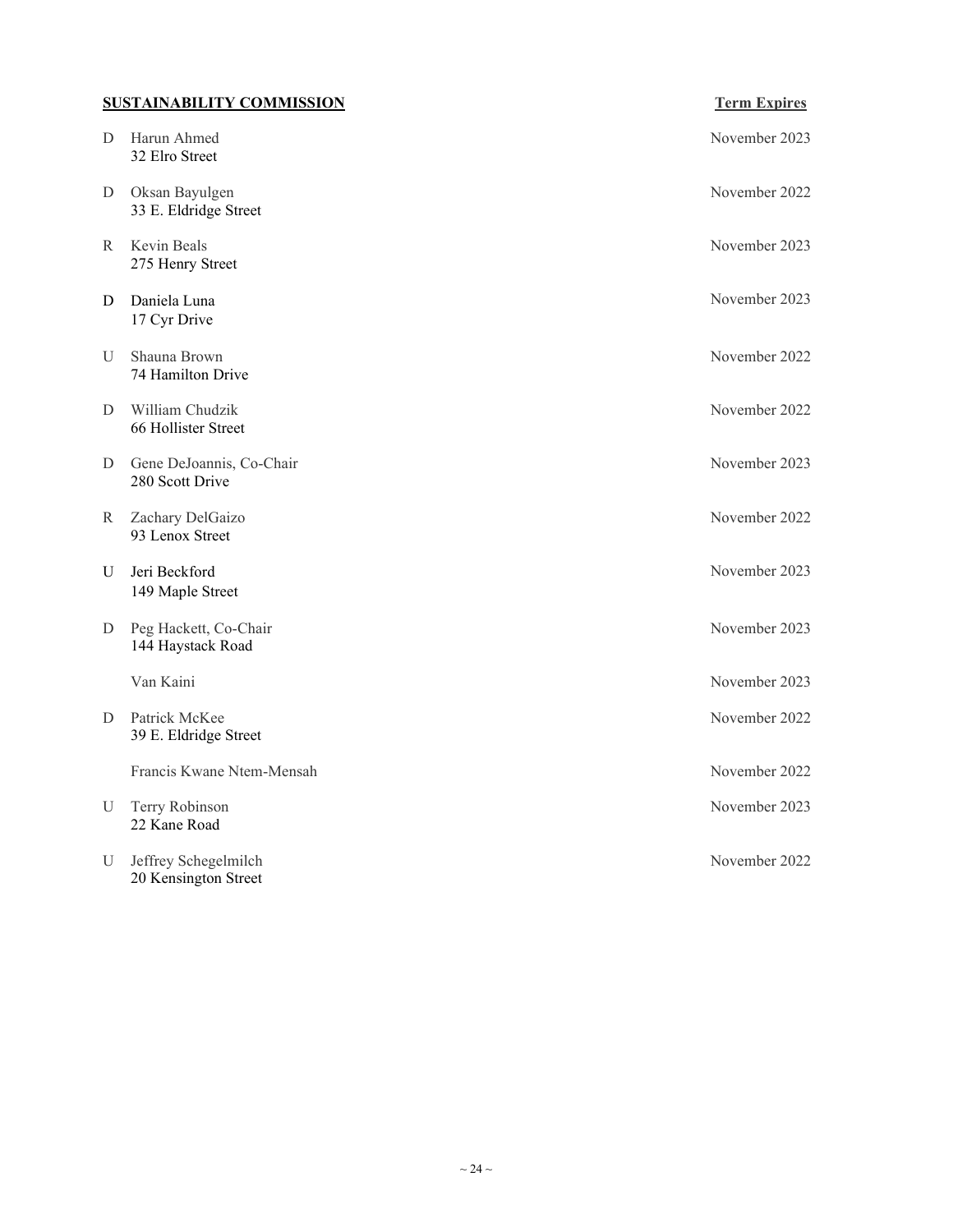#### **YOUTH COMMISSION TERM EXPIRES**

|                         | (2-year term)  |
|-------------------------|----------------|
| Marshia Ahsan           | September 2023 |
| Alyssa Blinn            | September 2022 |
| Shaynah Miralles Castro | September 2022 |
| Mikhalia Entsiwah       | September 2023 |
| Isabella Faulkner       | September 2022 |
| Alexandra P. Hamza      | September 2022 |
| Jewel Hardy             | September 2023 |
| Walter Johnston         | September 2023 |
| Sabrina Lam             | September 2022 |
| Eden Lewis              | September 2022 |
| Zeba Lula               | September 2023 |
| Frida Vazquez-Marentes  | September 2022 |
| Francis Ntem-Mensah     | September 2022 |
| Alethia Patterson       | September 2023 |
| Arethia Patterson       | September 2023 |
| McKenna Piper           | September 2022 |
| Alexander Schraedley    | September 2022 |
| Dara Song               | September 2022 |
| Favor Uwaya             | September 2022 |
| Zaniyah Ware            | September 2022 |
| Kyle Zingler            | September 2022 |

#### Heather Wlochowski, *Youth Services Group Advisor and Town Liaison* Calvin Harris, *Recreation Group Advisor and Town Liaison* Sharon Kozey, *Director Youth Services and Town Liaison*

All correspondence can be sent to the Youth Commissioners at the following address:

Town of Manchester ATTN: Youth Commission 41 Center Street P.O. Box 191 Manchester, CT 06045-0191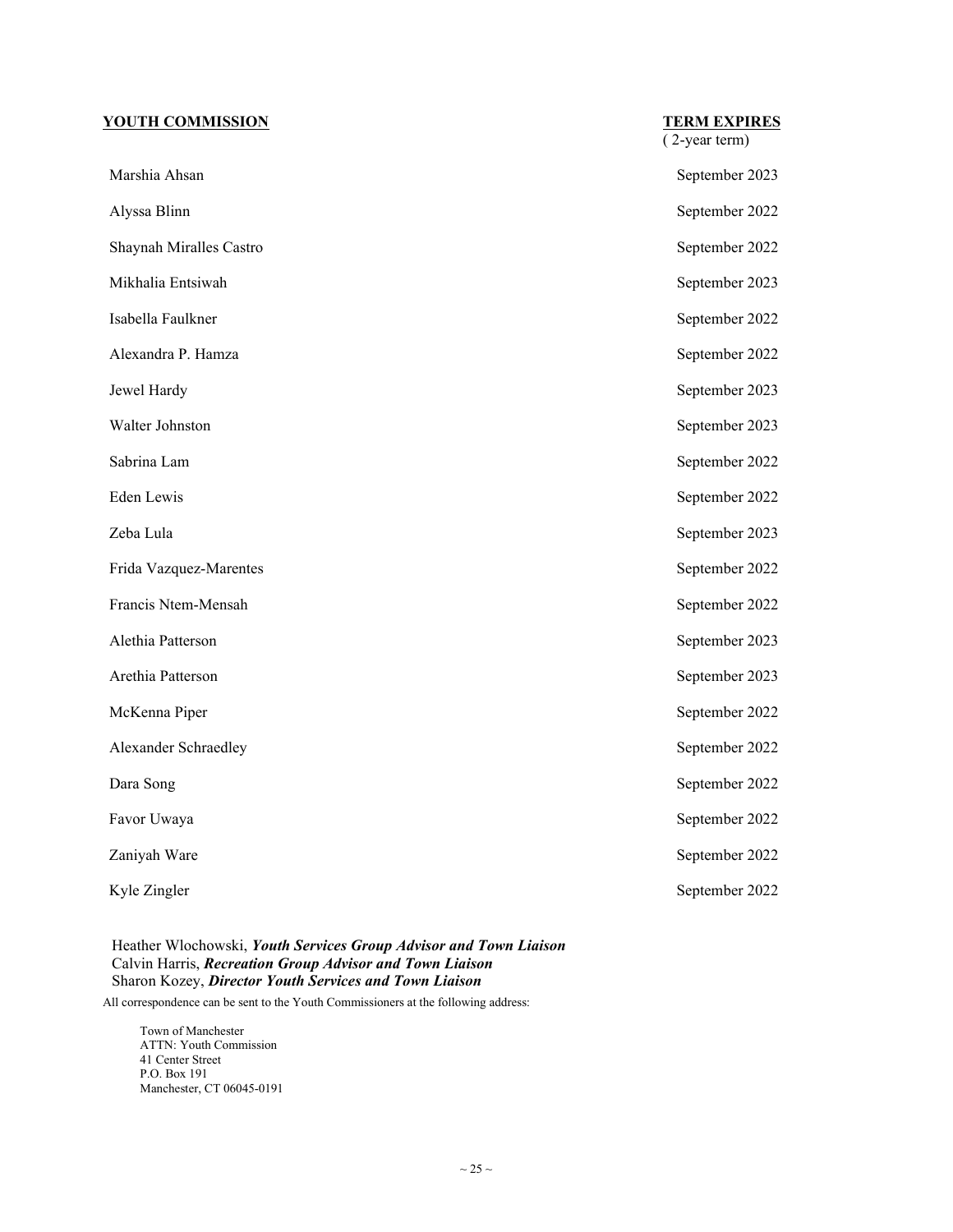| <b>ZONING BOARD OF APPEALS</b> |                                                          | <b>TERM EXPIRES</b> |
|--------------------------------|----------------------------------------------------------|---------------------|
|                                |                                                          | (5-year term)       |
| D                              | Robert Haley, Sr., Secretary<br>19 Welcome Place         | November 2022       |
| D                              | Edward Slegeski<br>16 West Street                        | November 2025       |
| D                              | James Stevenson, Chairperson<br>35 Chatham Drive         | November 2024       |
| D                              | Albert Gionet, Vice Chairperson<br>631 North Main Street | November 2026       |
| R                              | Keshet Spadaccini<br>85 Steep Hollow Lane                | November 2022       |
| D                              | Linda Harris - Alternate<br>60 Brookfield Street         | November 2022       |
| I                              | Jonathan Mitchell - Alternate<br>221 Wells Street        | November 2025       |
| D                              | Sandy DeCampos - Alternate<br>691 North Main Street      | November 2026       |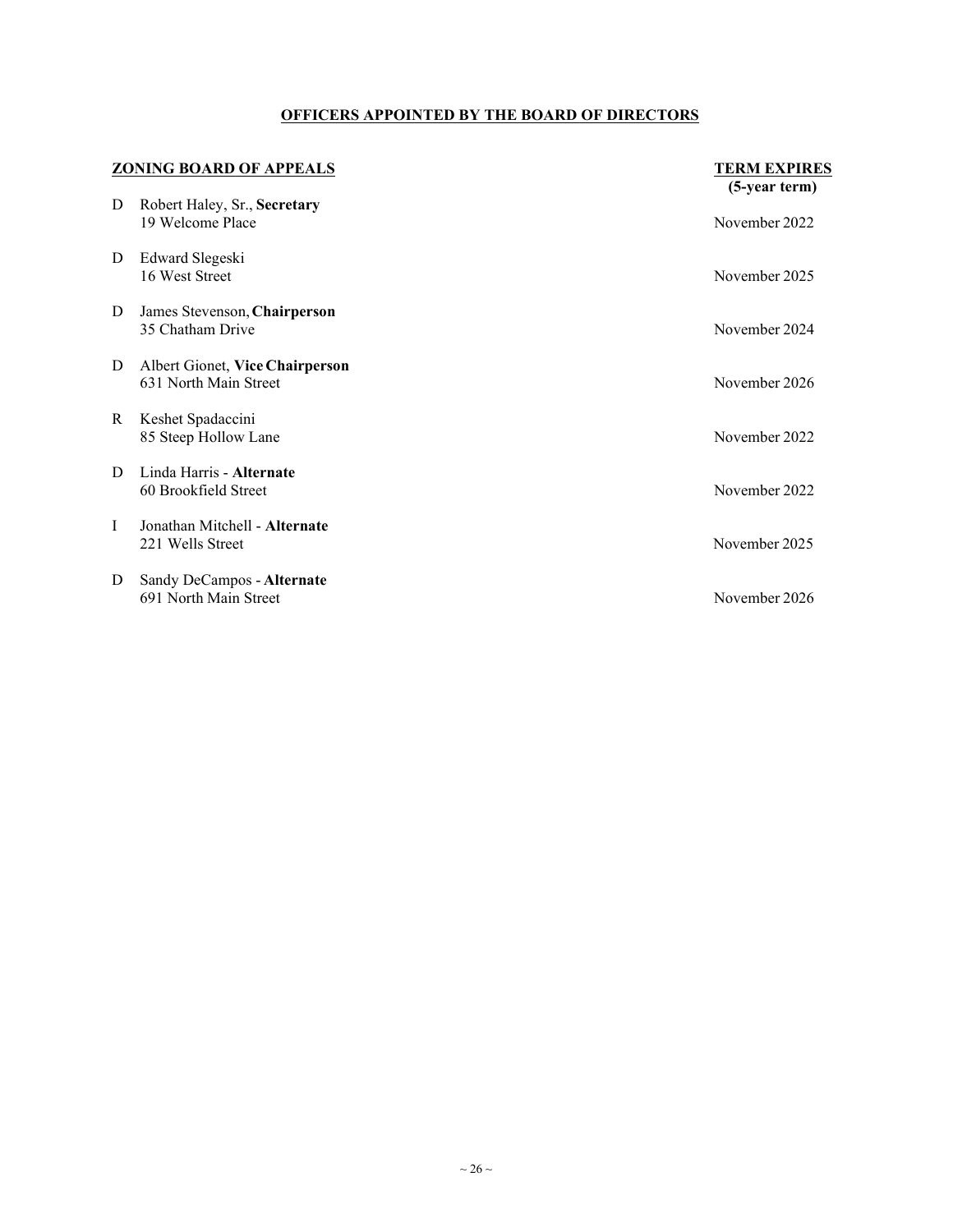#### **CONSERVATION COMMISSION TERM EXPIRES**

|                                                   | (5-year term)       |
|---------------------------------------------------|---------------------|
| <b>ECONOMIC DEVELOPMENT COMMISSION</b>            | <b>TERM EXPIRES</b> |
| 940 South Farms Drive                             | November 2022       |
| Mike Reilly                                       |                     |
| Patrick Clancy, Chairperson<br>20 Masters Way     | November 2024       |
| Amberlee Clark<br>70 Redwood Road                 | November 2023       |
| Benjamin Weidner<br>320 Hilliard Street           | November 2023       |
| Josephine Brickner<br>63 Elm St. Apt 136          | November 2023       |
| Helen Robbins<br>89 Henry Street                  | November 2024       |
| Donna Kaffenberger<br>63 Erie Street              | November 2022       |
| Bonnie Potocki<br>161 McKee Street                | November 2023       |
| Frank E. Belknap, III<br>347 Middle Turnpike West | November 2022       |

|                                             | $3-yca1$ ici iii) |
|---------------------------------------------|-------------------|
| Joy Dorin<br>50 Wyllys Street               | November 2022     |
| Norm DeLaura, Co-Chair<br>421 Parker Street | November 2022     |
| Sean Lindsay<br>39 Brendan Road             | November 2021     |
| Michelle Koehler<br>13 Oak Grove Street     | November 2023     |
| Thomas Deffenbaugh<br>421 Main Street       | November 2025     |
| Mr. Darryl Thomas<br>111 Leland Drive       | November 2025     |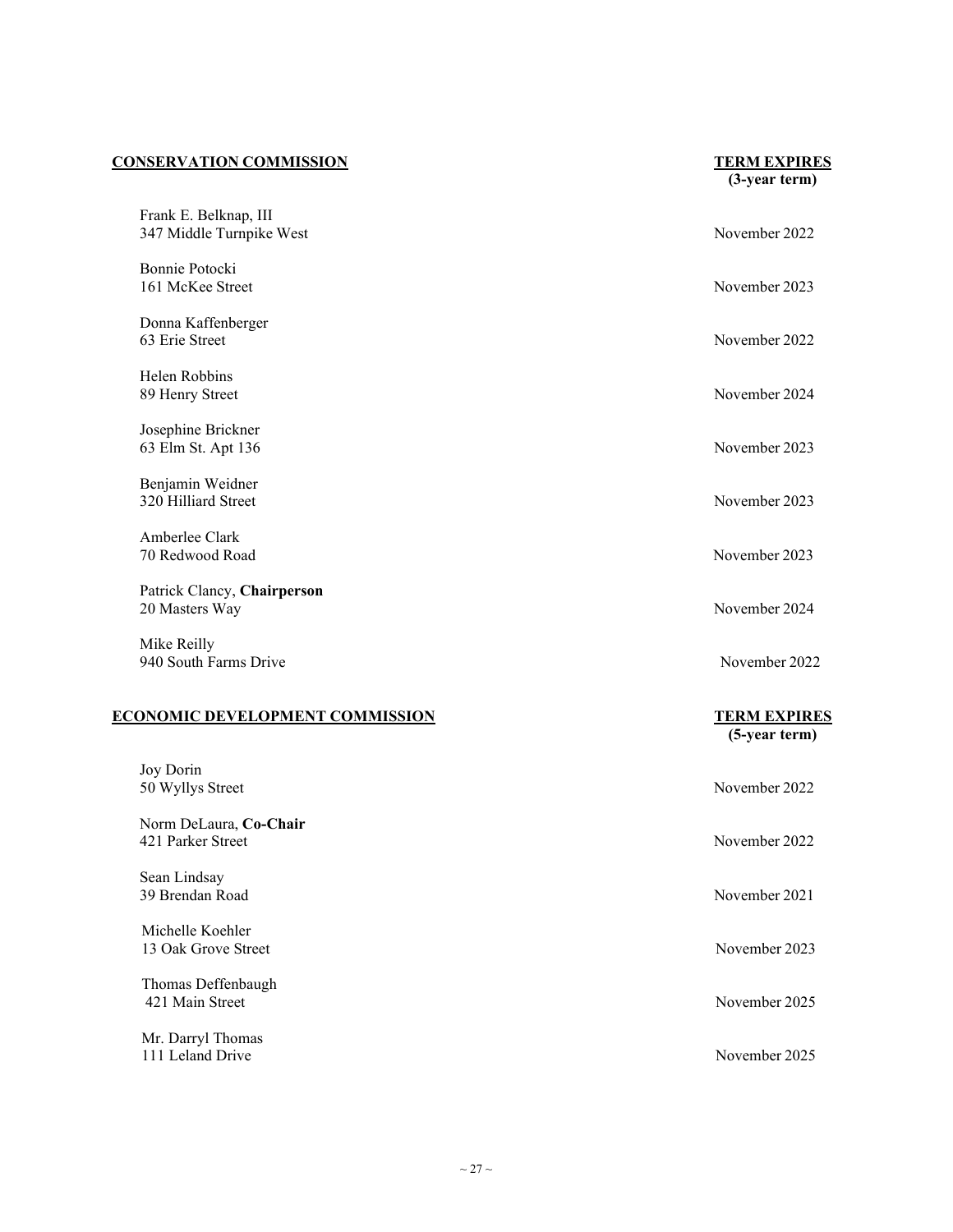#### **ECONOMIC DEVELOPMENT COMMISSION (CONT'D) TERM EXPIRES**

Tom Phillips, **Co-Chair** 69 Tonica Spring Trail November 2025

Benjamin Williams November 2026 769 Main Street

April DiFalco, **President, Greater Manchester Chamber of Commerce (Ex-Officio)** 20 Hartford Road

*Vacant*

*Vacant*

#### <span id="page-27-0"></span>**PERMANENT MEMORIAL DAY COMMITTEE**

Eileen Christensen, **Assistant Treasurer** 111 Croft Drive

Cherie Guimond, **Chairperson** 18 Starkweather Street

Karen Moore, **Treasurer** 340 Burnham Street

Delia Skrainski, **Vice Chairperson** 15 Rocco Road, Bolton CT 06042

Jean Kelsey, **Secretary** 21 Fairview Street

Sandra Cappellucci, **Assistant Secretary** 209 Spruce Street

#### **VETERANS ADVISORY COMMITTEE TERM EXPIRES**

# **(3-year term)**

| James Amaro                                          |               |
|------------------------------------------------------|---------------|
| 87 Sass Drive                                        | November 2022 |
| Sandra Dickerson                                     |               |
| 40 McDivitt Drive                                    | November 2022 |
| Lesbia Nieves, VFW Representative                    |               |
| 280 Oak Grove Street                                 | November 2022 |
| Sandra Decampos                                      |               |
| 691 North Main Street                                | November 2023 |
| Erin Hurley                                          |               |
| 267 Porter Street                                    | November 2023 |
| Thomas Stough                                        |               |
| 136 Highland Street, Army & Navy Club Representative | November 2023 |

**(5-year term)**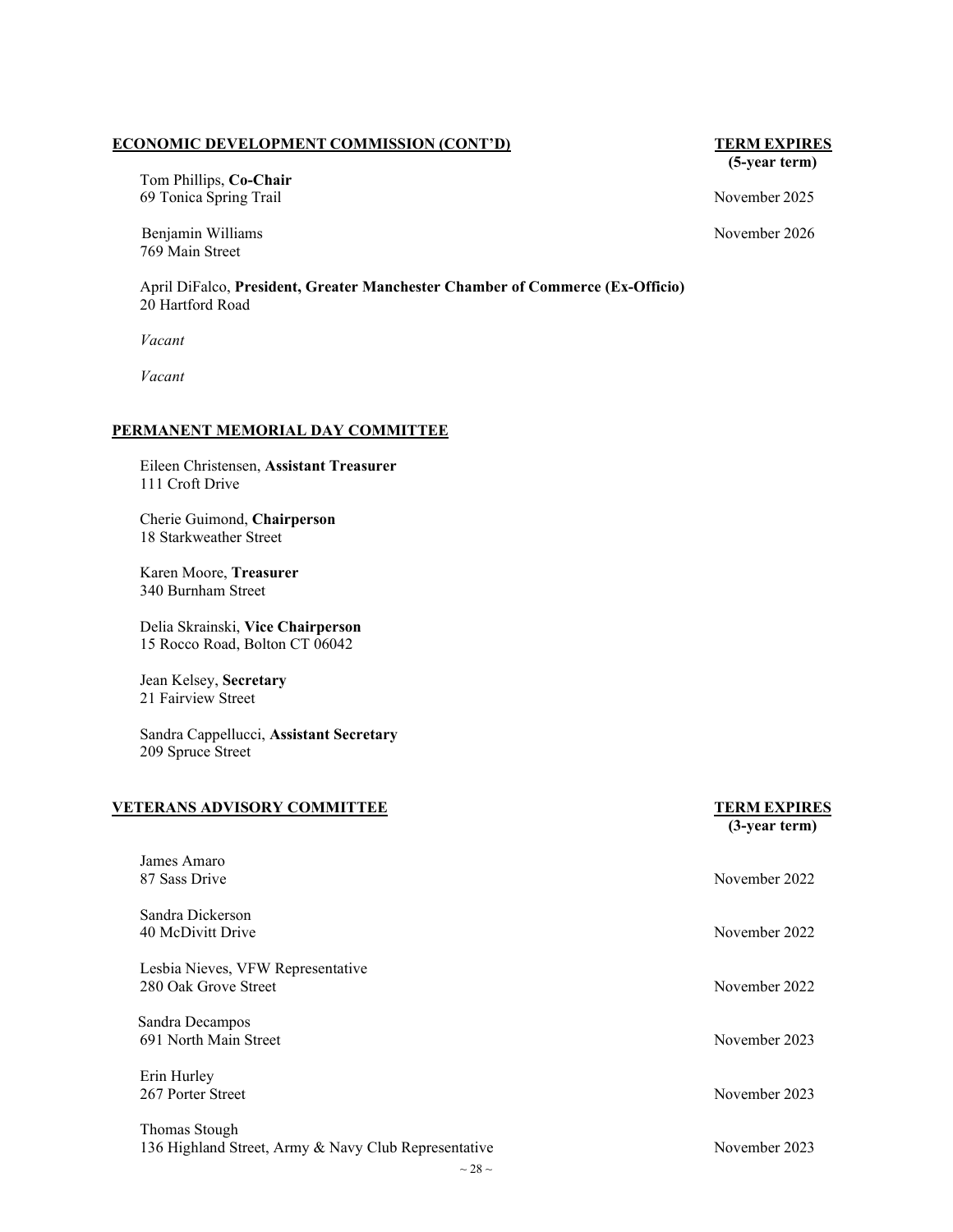#### **VETERANS ADVISORY COMMITTEE (cont'd) TERM EXPIRES**

#### Richard Blade 63Glenwood Street November 2024

Geraldo Acevedo 36 Griswold Street November 2024

Paul Scappaticci 326 Timrod Road, DAV Representative November 2024

Peter Conyers, Board of Directors Representative

**(3-year term)**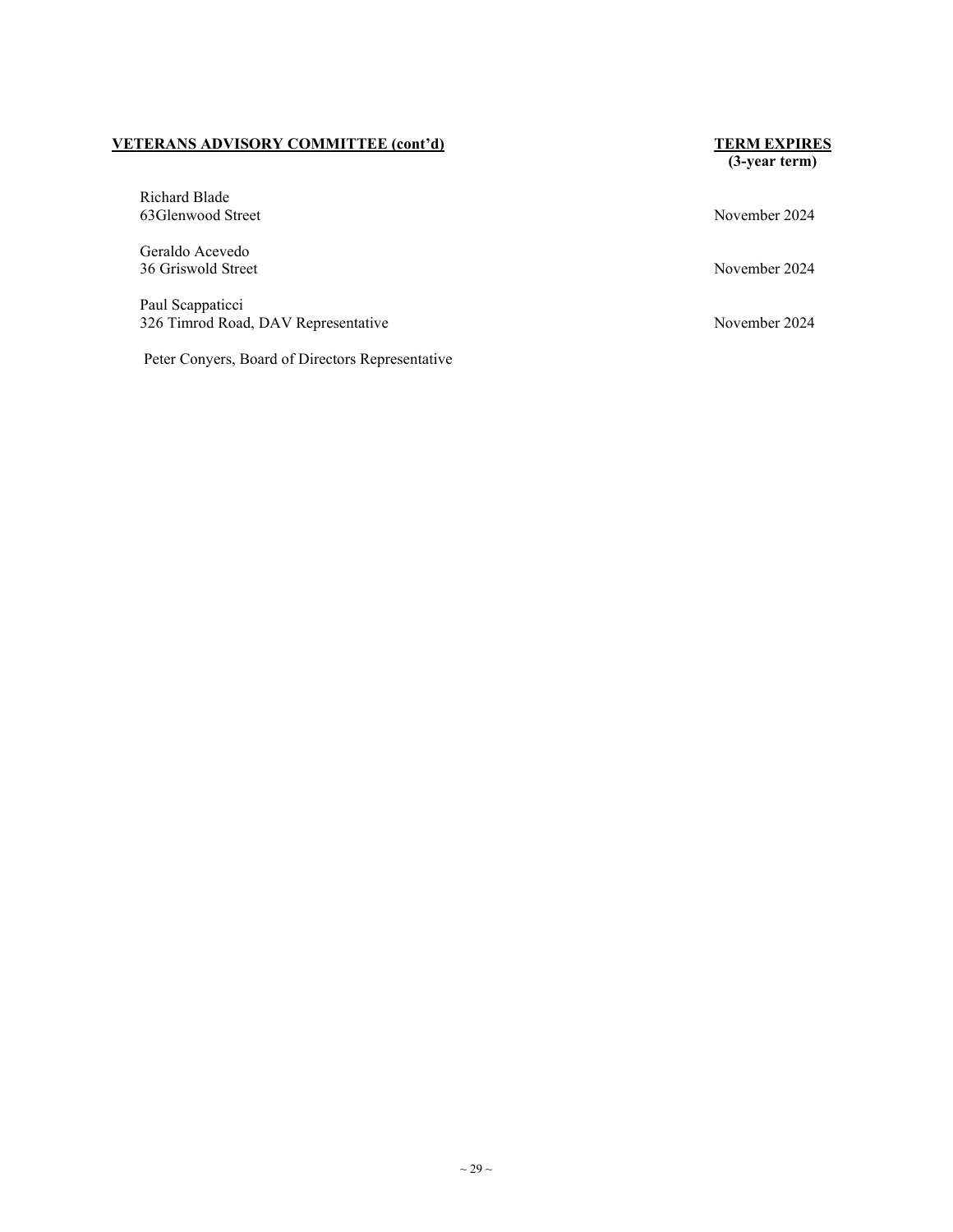#### **TOWN DIVISIONS AND DEPARTMENTS**

#### <span id="page-29-0"></span>**ADMINISTRATION**

General Manager Steve Stephanou and Steve Stephanou and Steve Stephanou and Steve Stephanou and Steve Stephanou

#### **CUSTOMER SERVICE AND INFORMATION CENTER**

Citizen Services Center Manager Doreen Petrozza

#### **EMERGENCY MANAGEMENT**

Deputy Director Don Janelle

#### **FINANCE**

Director, Finance Kimberly Lord<br>
Budget and Research Officer Sales and Research Officer Shape Rise and Research Officer Shape Rise and Research Budget and Research Officer and Execution and Execution and Execution and Execution and Execution and Brian Wolverton and Brian Wolverton and Brian Wolverton and Brian Wolverton and Brian Molverton and Brian Molverton and Director, Assessment/Collection John Rainald<br>
Assistant Collector of Revenue Kelly Fleitis Assistant Collector of Revenue Director of General Services **Kate Rotella** 

#### **FIRE/RESCUE/EMS**

Fire Chief Daniel French Assistant Fire Chief Josh Beaulieu

#### **HUMAN RESOURCES**

General Manager Steve Stephanou Steve Stephanou Steve Stephanou Steve Stephanou Steve Stephanou Steve Stephanou

#### **HUMAN SERVICES**

Director Joel Cox Director of Health Jeffrey Catlett<br>
Supervisor, Case Management Bd Paquette Burges and Bd Paquette Supervisor, Case Management

#### **INFORMATION SYSTEMS**

Chief Information Officer Vacant

#### **LEISURE, FAMILY, AND RECREATION**

Director Chris Silver Assistant Director of Recreation Scott Garman Scott Garman Director, Youth Services Heather Wlochowski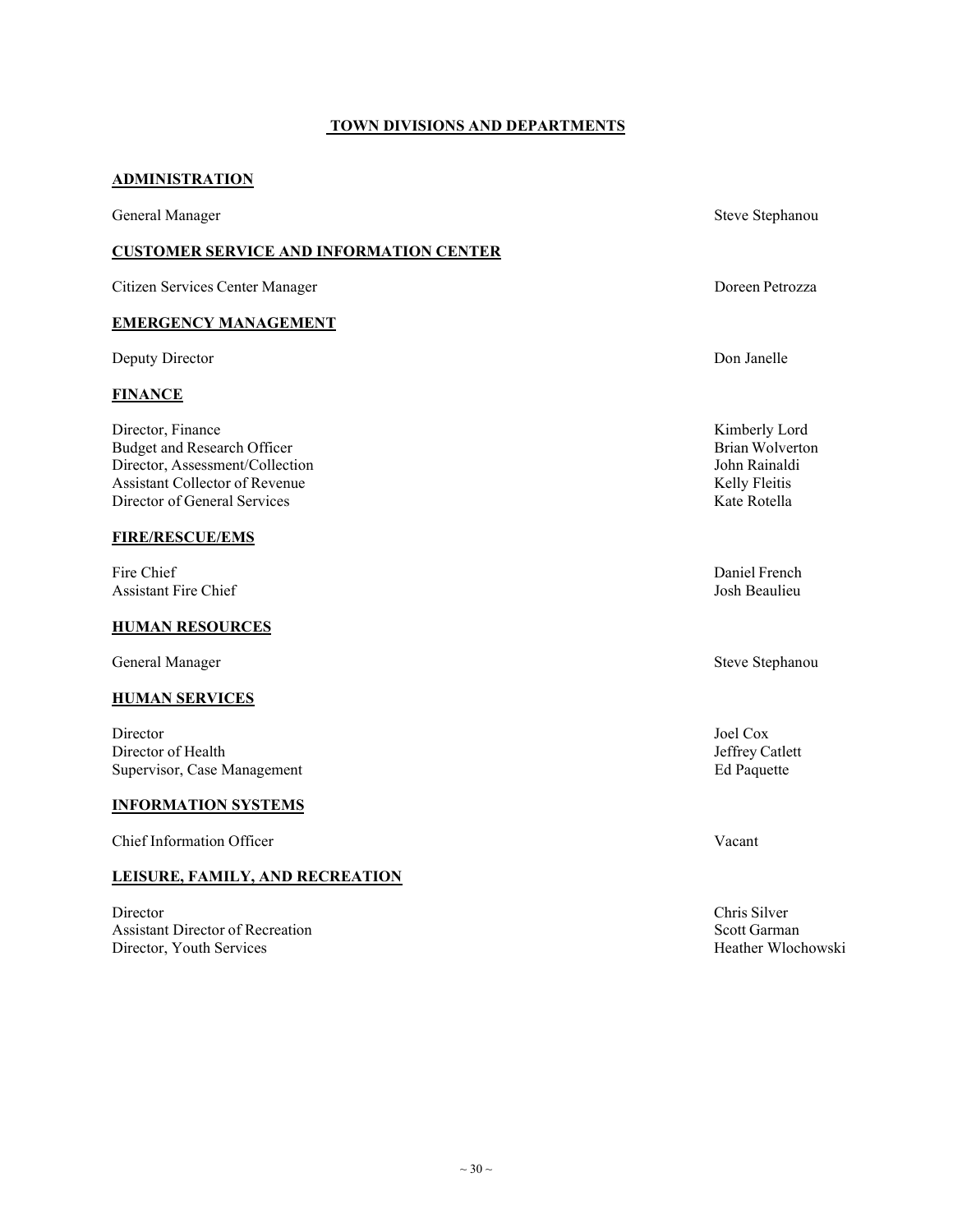#### **PLANNING AND ECONOMIC DEVELOPMENT**

#### **POLICE**

Chief Bill Darby and the Chief Bill Darby and the Chief Bill Darby and the Chief Bill Darby Animal Control Officer Elease Polek-

#### **PUBLIC WORKS**

Director Timothy Bockus<br>
Water and Sewer Administrator National Sewer Administrator National Sewer Administrator<br>
2011 - Patrick Kearney National Sewer Administrator Water and Sewer Administrator Patrick Kearney Patrick Kearney Patrick Kearney Patrick Kearney Patrick Kearney Patrick Kearney Patrick Kearney Patrick Kearney Patrick Kearney Patrick Kearney Patrick Kearney Patrick Kearney Chief Building Inspector Zoning Enforcement Officer Field Services Superintendent

#### **TOWN ATTORNEY**

Town Attorney Ryan Barry Assistant Town Attorney

#### **TOWN ENGINEER**

Town Engineer Jeff LaMalva

#### Director Gary Anderson

McConnell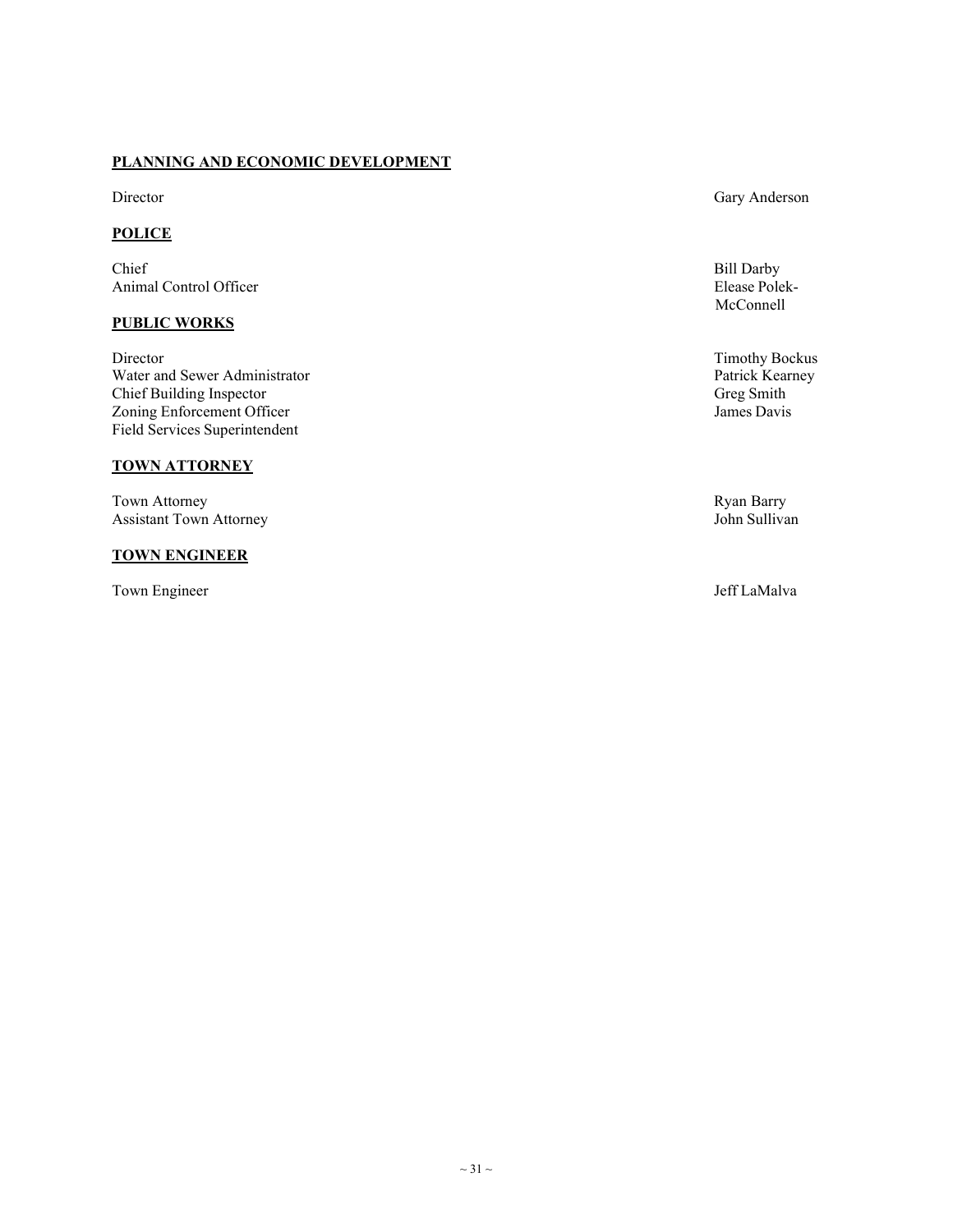#### **REPRESENTATIVES IN THE STATE GENERAL ASSEMBLY**

### **9TH DISTRICT – Consists of Districts 7 and 8: MANCHESTER'S VOTING DISTRICTS**

D Representative Jason Rojas 1.Robertson School Legislative Office Building, Rm. 4100 2. Manchester High School Hartford, CT 06106-1591 3. Highland Park School (860) 240-8585/1-800-842-8267 4. WaddellSchool Website: http://www.housedems.ct.gov/Rojas/ 5. Senior Citizens Center Email: Jason.Rojas@cga.ct.gov 6. Martin School

#### **11th DISTRICT – Consists of District 1** 8. Verplanck School

D Representative Jeffrey Currey Legislative Office Building, Rm. 4010 Hartford, CT 06106-1591 (860) 240-8585/1-800-842-8267 Website: http://www.housedems.ct.gov/currey Email: jeff.currey@cga.ct.gov

#### **12TH DISTRICT – Consists of Districts 2, 3, and 4**

D Representative Geoff Luxenberg Legislative Office Building, Room 4111 Hartford, CT 06106-1591 (860) 335-2023/1-800-842-8267 Website: http://www.housedems.ct.gov/luxenberg Email: geoff.luxenberg@cga.ct.gov

### **13TH DISTRICT –Consists of Districts 5 and 6**

R Representative Jason Doucette Legislative Office Building, Room 4000 Hartford, CT 06106-1591 (860) 240-8585/1-800-842-8267 Website: http:// http://housedems.ct.gov/ Doucette Email: jason.doucette@cga.ct.gov

#### **SENATORIAL DISTRICT –Entire Town of Manchester**

D Senator Steve Cassano Legislative Office Building, Room 2200 Hartford, CT 06106-1591 (860)-240-8600/1-800-842-1420 (860)-240-0208 (Fax) Website: http://www.senatedems.ct.gov/Cassano Email: Steve.cassano@cga.ct.gov

- 
- 
- 
- 
- 
- 
- 7. Keeney School
- 
- 9. Bennet Academy